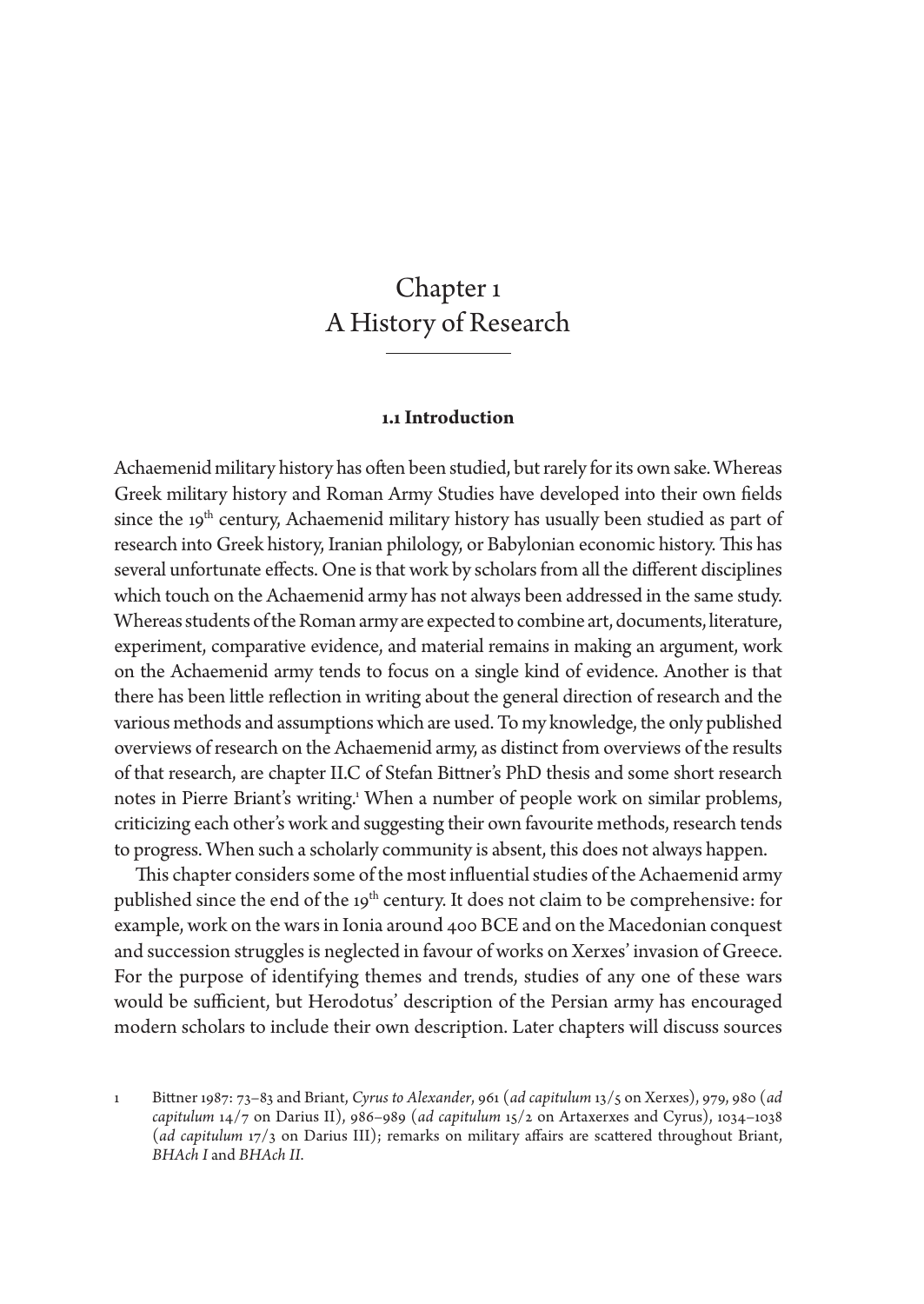and scholarship for specific points in more detail. What this chapter does claim to be is an overview of how previous scholars have approached the Persian army, and what methods and assumptions they have used.

## **1.2 Early Classical Scholarship: Delbrück, Meyer, and the Specialists**

Hans Delbrück's comparison of Herodotus on the vast Persian army to Swiss chroniclers on the vast Burgundian army has become part of the folklore of ancient military history.2 He pointed out that Swiss chroniclers said that they had been outnumbered by the terrible Burgundian invaders, while documents implied that Swiss armies were larger than Burgundian ones. If the Swiss could distort the facts, then so could the Greeks. If documents on the size of the armies were not available, he suggested that a historian should consider the nature of the two armies, whether they were near to or far from home, and other practical factors to determine the likely size of each. While his specific points are not often accepted, later writers have accepted that Herodotus' figures for army size are doubtful, and most have estimated that the Persian army was much smaller than Herodotus claims. Delbrück had great influence on later researchers into military history, introducing methods such as population estimates and practical criticism (*Sachkritik*). Unfortunately I am not familiar with any systematic study of his influence on modern writing about ancient warfare.<sup>3</sup>

Delbrück chose to begin his *Geschichte der Kriegskunst* with the Persian Wars. In his preface he explained that while there were much earlier sources from Egypt and the neighbouring peoples, nevertheless these were not quite sufficient for a complete picture, and that while the stories about the Persian Wars preserved by Greek writers contained some legends, it was nevertheless possible to reconstruct the outline of events.<sup>4</sup> According to the fashion of his time, Delbrück understood the art of war as something which was exemplified by great land battles in the open. He also assumed that he should tell a story which began with the Greeks, progressed through the Romans and Charlemagne and the medieval kingdoms, and culminated with war in Europe in his own day. Starting with the  $5<sup>th</sup>$  century BCE was a reasonable choice when Delbrück wrote, since the study of ancient Near Eastern texts, art, and archaeology were at an early stage. Yet this choice cut the Achaemenids off from earlier Near Eastern history, and Delbrück was not very interested in their possible influence on later armies.

<sup>2</sup> Delbrück 1887

<sup>3</sup> Keegan 1976: 53, 55 has some casual but worthwhile remarks on Delbrück's influence on British and American writing about war. Konijnendijk 2015: ch. 1/2018: 7–12 argues that the standard English language view of Greek warfare into the 1990s was drawn from German, Austrian, and English theorists before the First World War.

<sup>4</sup> Delbrück 1920 I, 1–2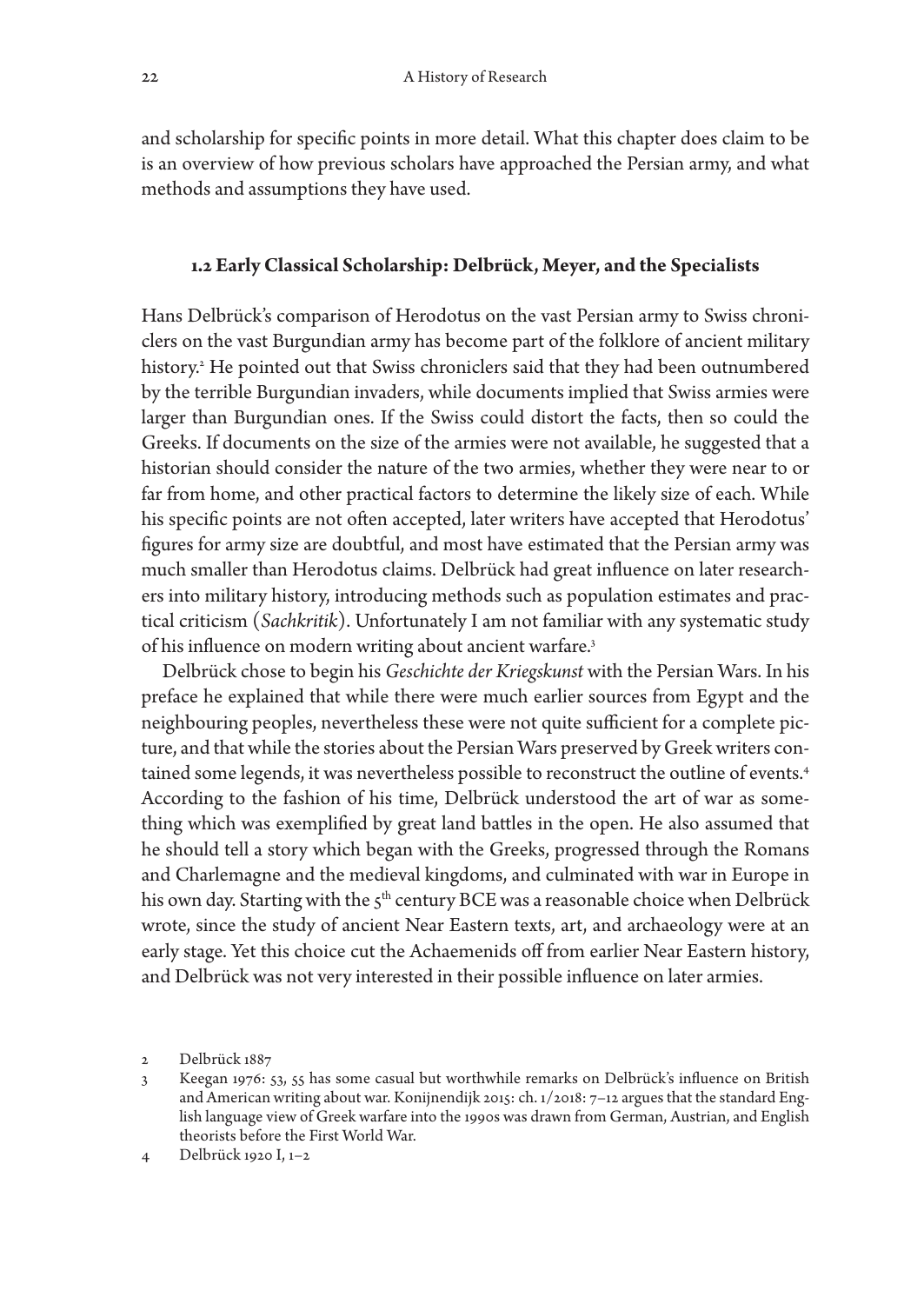Delbrück's vision of the Achaemenid army in the early  $5<sup>th</sup>$  century BCE accepted the Greek tradition that Persian and Greek soldiers were equipped very differently, added the idea that Persian and Greek soldiers were arranged in combat very differently, and rejected the Greek tradition that Persian armies were tremendously large. For the first he appealed to Aeschylus' topos of "the battle of spear against bow" and Herodotus' descriptions of Persian soldiers and emphasis that the Persians had cavalry and archers while the Greeks had few or none. He believed that these different armaments suggested very different deployments on the battlefield, because spearmen are most effective in a deep, continuous line, while archers are naturally inclined to spread out and cannot shoot effectively when they are stationed in deep formations. He rejects the Greek tradition that the Persians recruited soldiers from their "unkriegerische" subject peoples in Egypt, Mesopotamia, and Anatolia. Instead, he imagines the Persian army as composed of Iranian peoples who followed the teachings of Zoroaster, and emphasizes that much of Iran was desert or wasteland which could not support a large population. Garrisons of Iranians were stationed about the empire and supported by tribute and tax-in-kind. He also compares the Persian army to the Muslim armies which conquered much of the Roman and Sasanid empires, and suggests that both were "quality armies" recruited from nomads, and compares the Persians to the small number of Frankish warriors and German knights who dominated much of the former Roman empire in the early middle ages. In his view, the Persian army was a professional or knightly army, and such armies are always small relative to the population from which they come. In contrast, he saw Greek armies as militias and suggested that militia armies are large relative to the community to which they belong.

Delbrück's next detailed comments on the Persian army appear in his discussion of Alexander's war with Darius III. He repeats that the sizes of Persian armies in the Greek sources are arbitrary, but sometimes speculates about the relative size of different armies based on geography, his knowledge of the Persian army, and the narratives in the Greek sources. He characterizes Darius' army as comprised of hoplites, bowmen, and horsemen and very similar to Alexander's, except that the ratios between the different types of soldiers may have been different.5 He is impressed by the tradition that Darius equipped his army at Gaugamela with new weapons, but thinks that the Persian soldiers did not have time to learn to use their new weapons effectively; in his view only Greeks and Macedonians could form a proper phalanx. Although he considered Arrian his best source, he did not accept Arrian's picture of Darius as a cowardly and incompetent leader. With Alexander's victory at Gaugamela, the Persians vanish from Delbrück's book except for a few comments in his chapter on the Parthians.<sup>6</sup>

5 Delbrück 1920: I, 179

6 Delbrück 1920: I, 475 ff.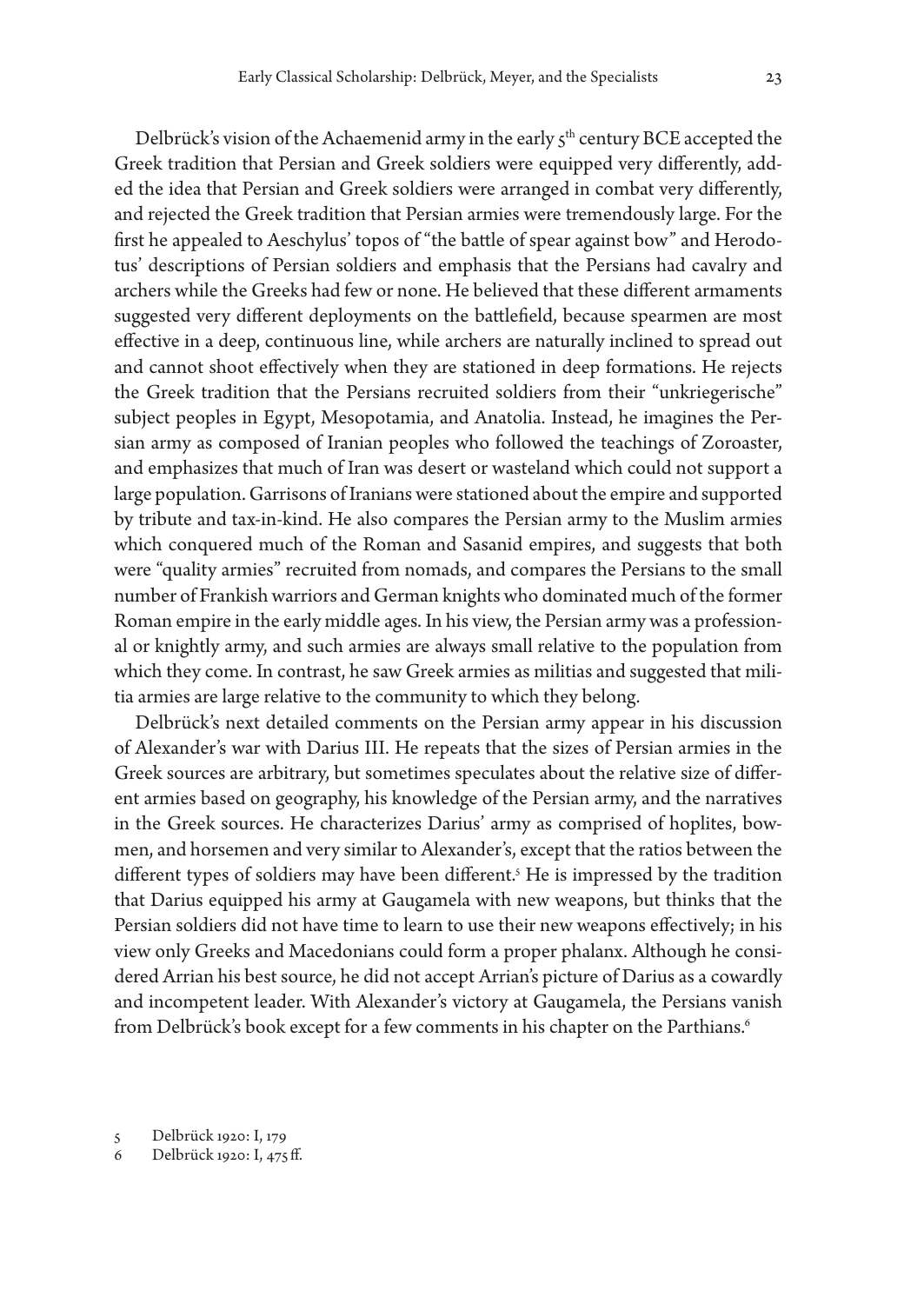Despite his best efforts, Delbrück's treatment of the Persian army was strongly shaped by his Greek and Latin sources. He concentrated on the aspects of the Persian army which they emphasized, ignored earlier armies in the same region, and ended his story with Darius III. On the other hand, his emphasis on comparative evidence, especially the practical difficulties of gathering hundreds of thousands of soldiers in one place, was a promising approach. While Delbrück insisted upon the difference between Greek and Persian armies, he also mentioned similarities and compared Persian armies to European ones. In principle, scholars could have further developed his approach, using evidence on other armies and Southwest Asian documents as they became available.

While Delbrück sought to reinterpret Persian history in light of later evidence, Eduard Meyer was trying to put Greek and Roman history into the long context which excavations in the Near East were revealing. His great *Geschichte des Altertums* sought to bring together Greek, Mesopotamian, Iranian, Jewish, and Egyptian sources to tell the story of the ancient world up to the 4<sup>th</sup> century BCE. His study of the Achaemenid empire includes eleven pages on the army.

Meyer's interests were broader than Delbrück's, and his discussion of the army reflects this. Where Delbrück is impressionistic, Meyer comments on many different areas and tries to reconcile his sources. Meyer discusses recruitment, the involvement of different peoples, musters, parades, pay and provisions, the appointment of leaders, the relationship between satraps and generals, weaponry and the relative importance of spear and bow, the role of nations such as the Lydians and Assyrians who fought as hoplites, cavalry in battle, the size and deployment of armies, and other forces such as scythed chariots, camel-riders, ships, and marines. Perhaps his boldest speculation is that the four contingents in Artaxerxes' army in 401 BCE corresponded to four military districts, which with the addition of rebel Egypt and Anatolia might relate to the six generals in Xerxes' army (Hdt. 7.82).7 He imagines that the Persian archers would barrage the enemy with arrows and then the cavalry would charge them, an idea which has been widely repeated despite a shortage of evidence (see § 6.4). $^8$  He accepts the Greek tradition that Persian armies were too large to fight effectively while rejecting the specific numbers in Greek sources.<sup>9</sup> He is not interested in the organization of Persian units, ignoring the documentary evidence from Elephantine and Herodotus' and Xenophon's statements about decimal organization and remarking that "the separation of the horsemen, bowmen, and spear-fighters into special divisions was already traced back to Cyaxares (Hdt. 1.103); however, as to a further organizational structure

<sup>7</sup> Meyer, *Geschichte des Altertums*, 4.1.I, p. 70

<sup>8</sup> Meyer, *Geschichte des Altertums*, 4.1.I, p. 71, 73

<sup>9</sup> Meyer, *Geschichte des Altertums*, 4.1.I, p. 353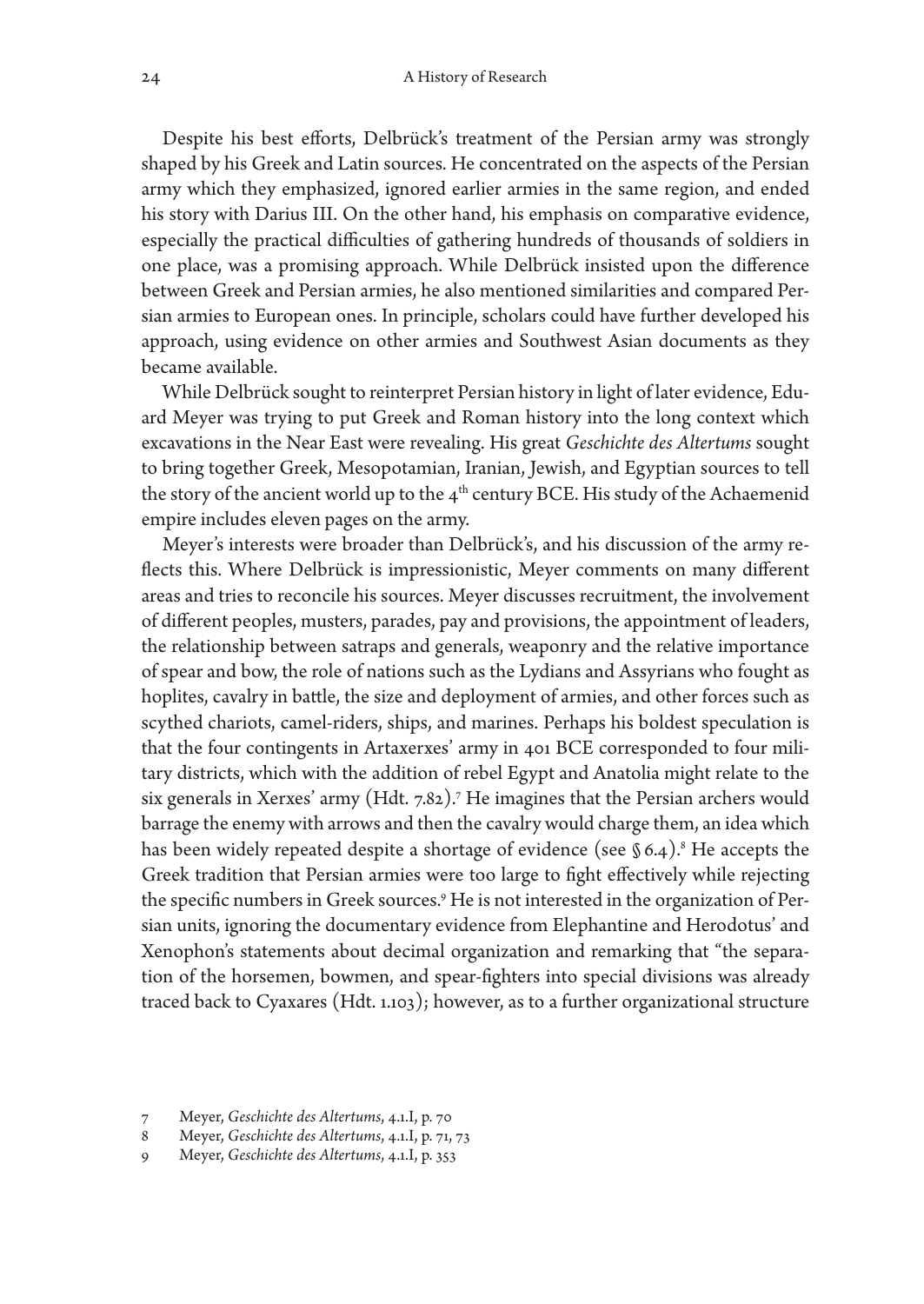one can say nothing."10 Despite his knowledge of many ancient languages and monuments, the only sources which he cites are Greek and Latin literature and the Behistun inscription. He mentions the Elephantine papyri in a footnote. J.N. Strassmaier had already published a few tablets dealing with military matters in his *Inschriften von {Name}, König von Babylon* series in the 1890s, and a tablet dealing with the equipment of a cavalryman was first published a few years before Meyer's death in 1930.<sup>11</sup>

Meyer also described particular military operations as part of his general narrative. He does not devote many words to narrating Cyrus' war with Lydia or Cambyses' conquest of Egypt, although he does ponder how a king from the hills like Cyrus could conquer such a great kingdom as Lydia. His description of Marathon, Thermopylae, Plataea, and Mycale follows Herodotus without many general remarks beyond his dismissal of the Greek tradition about vast Persian armies. His account of the revolt of Cyrus the Younger and the Battle of Cunaxa is lengthy but also keeps close to the Greek sources.<sup>12</sup> Why did Cyrus think that his revolt could succeed?

Cyrus had seen the military superiority of the Greeks over the Asiatic troops with his own eyes: he was convinced for good reason that a reasonably strong Greek mercenary corps would also defeat the strongest army which his brother could call up.13

Why did Tissaphernes let the Greeks escape into Armenia? "Tissaphernes was too weak and cowardly to risk a decisive battle."14 Although Meyer ends his project in the middle of the  $4<sup>th</sup>$  century BCE, it is likely that his account of Alexander's wars would have also summarized the Greek sources.

Meyer's approach to the Achaemenid army as an institution was promising, and his study was thorough and fair-minded. Yet his account was almost entirely written on the basis of Greek and Latin literature. Despite his encyclopedic knowledge of the ancient Near East, he does not try to connect or compare the Achaemenid army to earlier armies in the same region. Given the state of the evidence and the shortage of secondary literature in his day, this would have been a formidable task, but it is to be regretted that he did not attempt it. Not all of his generalizations and conclusions are convincing. Meyer's study provided a base from which other scholars could build.

In addition to these broad studies, many articles on specific questions were published at the beginning of the 20<sup>th</sup> century. Many of these studies, such as Whatley on

<sup>10</sup> Meyer, *Geschichte des Altertums*, 4.1.I, 72–73 "die Trennung der Reiter, Bogenschützen und Lanzenkämpfer in besondere Abteilungen wird bereits auf Kyaxares zurückgeführt (Herod. I 103); zu einer weiteren organischen Gliederung aber ist man nicht gelangt."

<sup>11</sup> For the other text, UCP  $9/3$  269 ff., see Lutz 1928 and § 4.3 below

<sup>12</sup> Meyer, *Geschichte des Altertums*, 5.4.IV pp. 171–179

<sup>13</sup> "Die militärische Überlegenheit der Griechen über die asiatischen Truppen hatte Kyros mit eigenen Augen kennengelernt; mit Recht war er überzeugt, daß ein hinlänglich starkes griechisches Söldnerkorps auch die stärkste Armee besiegen werde, die sein Bruder aufbringen könne."

<sup>14</sup> "Tissaphernes war zu schwach und zu mutlos, um einen entscheidenden Kampf zu wagen."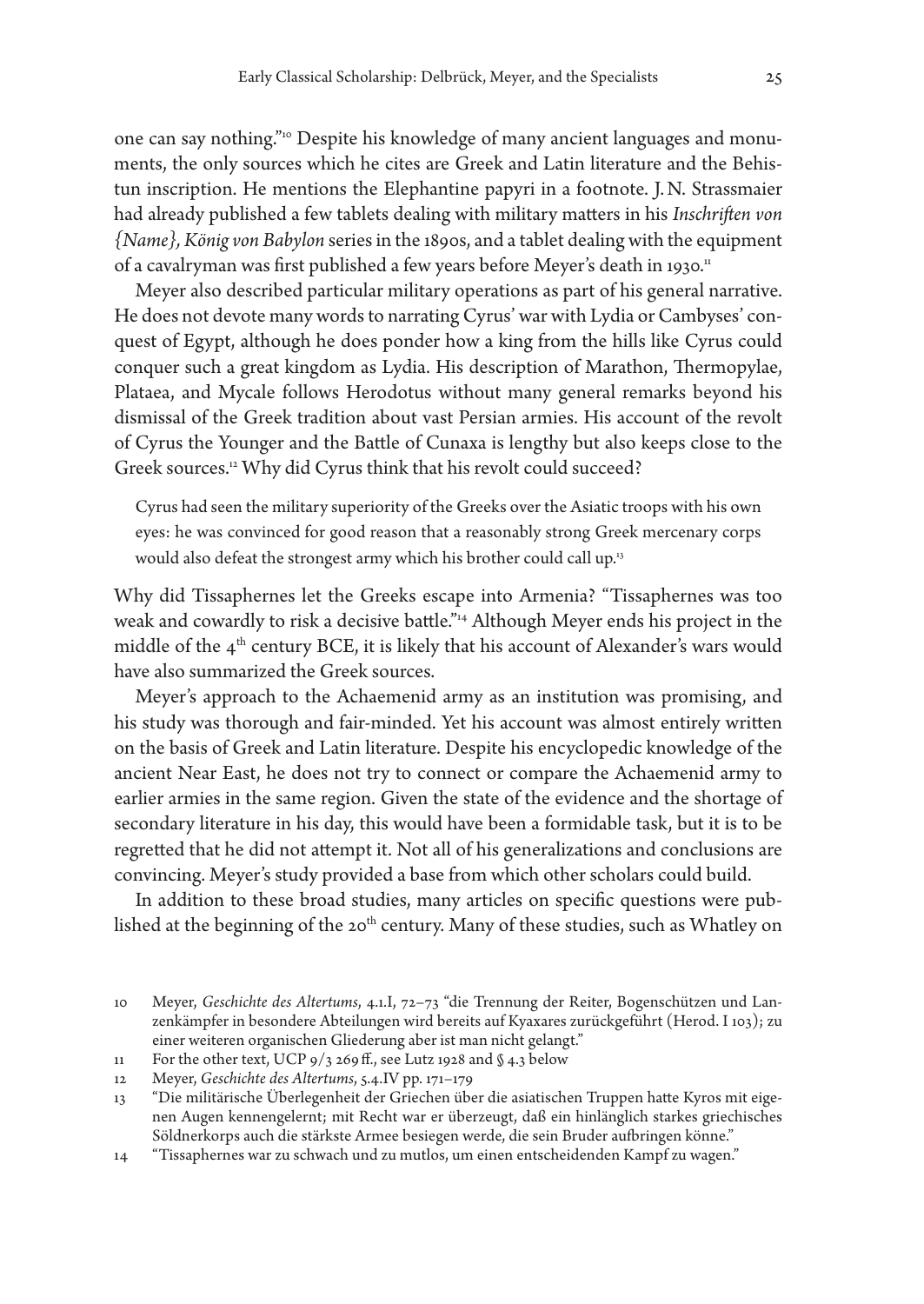methodologies for reconstructing ancient battles (first delivered as a lecture in 1920 and circulated before its print publication in 1964), Kromayer and Veith with their studies of battlefields, W.W. How on arms and tactics in Xerxes' invasion, and Maurice on the water supply in the Hellespont, are still useful for understanding the Persian army. Most of these studies were conceived as part of Greek history, and they were often successful exegesis of their chosen authors. Yet they rarely used other kinds of ancient evidence, and tended to assume that their task was either to describe Greek history or to place it in context with more recent events. Several believed that events in recent wars and the professional knowledge of soldiers would help clarify the ancient sources, as when Whatley reminded his readers how difficult it had been to understand what was happening during the First World War or Major General Maurice used his training in logistics to decide what size of army the water and roads in the Hellespont would support.<sup>15</sup>

By the early 20<sup>th</sup> century, many studies on the Achaemenid army as presented in Greek literature had been published. Most were written by classicists and historians who were most comfortable with Greek and Latin literary evidence. The natural next step would have been to build on these studies, combining them with other kinds of evidence and acknowledging the purposes and perspectives of the main Greek sources. Unfortunately, in the next hundred years few scholars took this step.

#### **1.3 Broad Works 1962–1983: Hignett, Burn, Green, Rahe**

Between 1962 and 1970, three ancient historians published very influential books in English on Xerxes' invasion of Greece. These books serve as a good example of the knowledge of the early Achaemenid army amongst specialists in ancient Greek history. Each book reflects decades of thought about Greek history and Greek writers. These books both represent the views of classicists and have influenced them, since most people interested in Greek history read about Xerxes' invasion early in their education.

Charles Hignett's book *Xerxes' Invasion of Greece* was based upon 45 years of teaching the Persian Wars at Oxford.16 In his view, his basic methodology was fixed when he encountered the ideas of Whatley in 1919 and Kromayer in 1924, although his opinion on points of detail did change over time. Hignett strongly insists that comments on the Persian Wars based on ancient writers later than the  $5<sup>th</sup>$  century BCE should be ignored, so his account is based upon Herodotus and ends where Herodotus' account

<sup>15</sup> Whatley 1964: 121; Maurice 1930. Curiously, the 1932 paper by von Fischer, another retired general who considered the logistics of the whole route and decided that a much smaller army ("nicht viel über 40 000 Kombattanten") was plausible, is less often cited than Maurice's.

<sup>16</sup> Hignett 1963 preface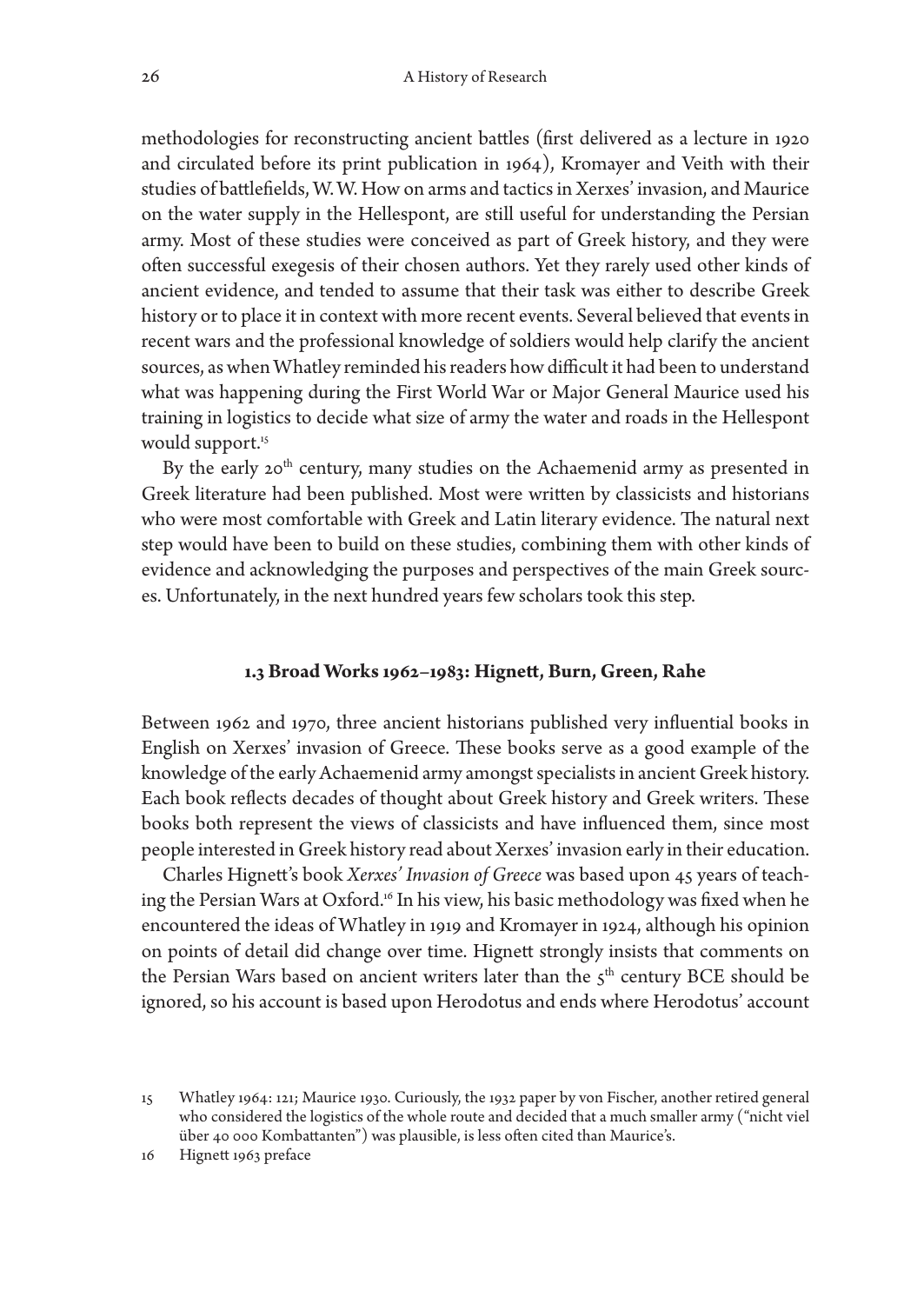does.17 His select bibliography is equally focused on the Greeks. He does cite A.T. Olmstead`s book on the Achaemenid empire, but his short bibliography of about 100 items contains no other works by orientalists. His knowledge of Southwest Asian sources seems to come through modern writers such as Olmstead, How, and Wells.

A.R. Burn's book appeared slightly before Hignett's, but does not claim such an age for its ideas. Burn begins with the  $8<sup>th</sup>$  century BCE and the Neo-Assyrians, reminding readers what a formidable army and organized empire they already had.18 He is more willing than Hignett to credit sources other than Aeschylus and Herodotus, whom he describes as a great storyteller and reporter with primitive, personal ideas of causation.<sup>19</sup> Burn frequently compares modern and ancient Greeks.<sup>20</sup> He also quotes many texts from Southwest Asia. Unfortunately his remarks on the army are brief and focused on criticizing Herodotus' numbers and relating his "satrapy list" to his "catalogue of nations."21 He believes that all of Herodotus' nations participated, but that the worsearmed ones may have been brought in token numbers to plunder and burn.<sup>22</sup> Burn is careful to put the Achaemenids in context with Southwest Asia in the 1<sup>st</sup> millennium BCE, and even imagines what the battles between Cyrus and Croesus might have been like. He makes it clear that armies in ancient Southwest Asia were no lightly-armed mobs of "unkriegerische" peasants. Yet his treatment of the Persian army does not go beyond a fair reading of Herodotus supplemented with later parallels, technical knowledge about logistics and camping, and experience with the unreliability of figures for the size of enemy armies. After sternly resisting the temptation to retell the myths of the Persian wars in the main part of his book, Burn ends his book with a meditation on what would have happened if the Persians had won, where he describes the later Achaemenid empire as economically depressed, ruled by a decadent aristocracy, and reliant on Greek mercenaries to replace the native infantry who had lost the wealth or moral qualities to be good soldiers.<sup>23</sup> This picture obviously owes a great deal to the moralistic Greek literature of the  $4<sup>th</sup>$  century BCE, and has been the subject of heavy criticism since the 1980s.

Peter Green's book, first published in 1970, was aimed at a large audience, with enough research behind it to give it some scholarly weight. It is lightly referenced, con-

17 Hignett 1963: v, vi, 25

- 19 Attitude to sources: Burn 1962: 1–17. Assessment of Herodotus: Burn 1962: 130 (but is Herodotus' idea that joining Europe and Asia went against the order of things and that great things always shrink and decline any more primitive than the modern idea that Greece was a bit too far from the centre of the empire to hold and that no empire lasts forever?) , 193.
- 20 Greeks ancient and modern: Burn 1962: 132, 426, 552

21 Comments on the army: Burn 1962: 40 (reconstructed battle between Persians and Lydians), 84– 86 (invasion of Egypt), 120–122 (satrapy list and catalogue of nations), 250 (Marathon), 322–332 (Xerxes' army), 411 (Thermopylae), 519 (Plataea). 548 (Mycale).

<sup>18</sup> Burn 1962: 24–25.

<sup>22</sup> Burn 1962: 326

<sup>23</sup> Burn 1962: 565–567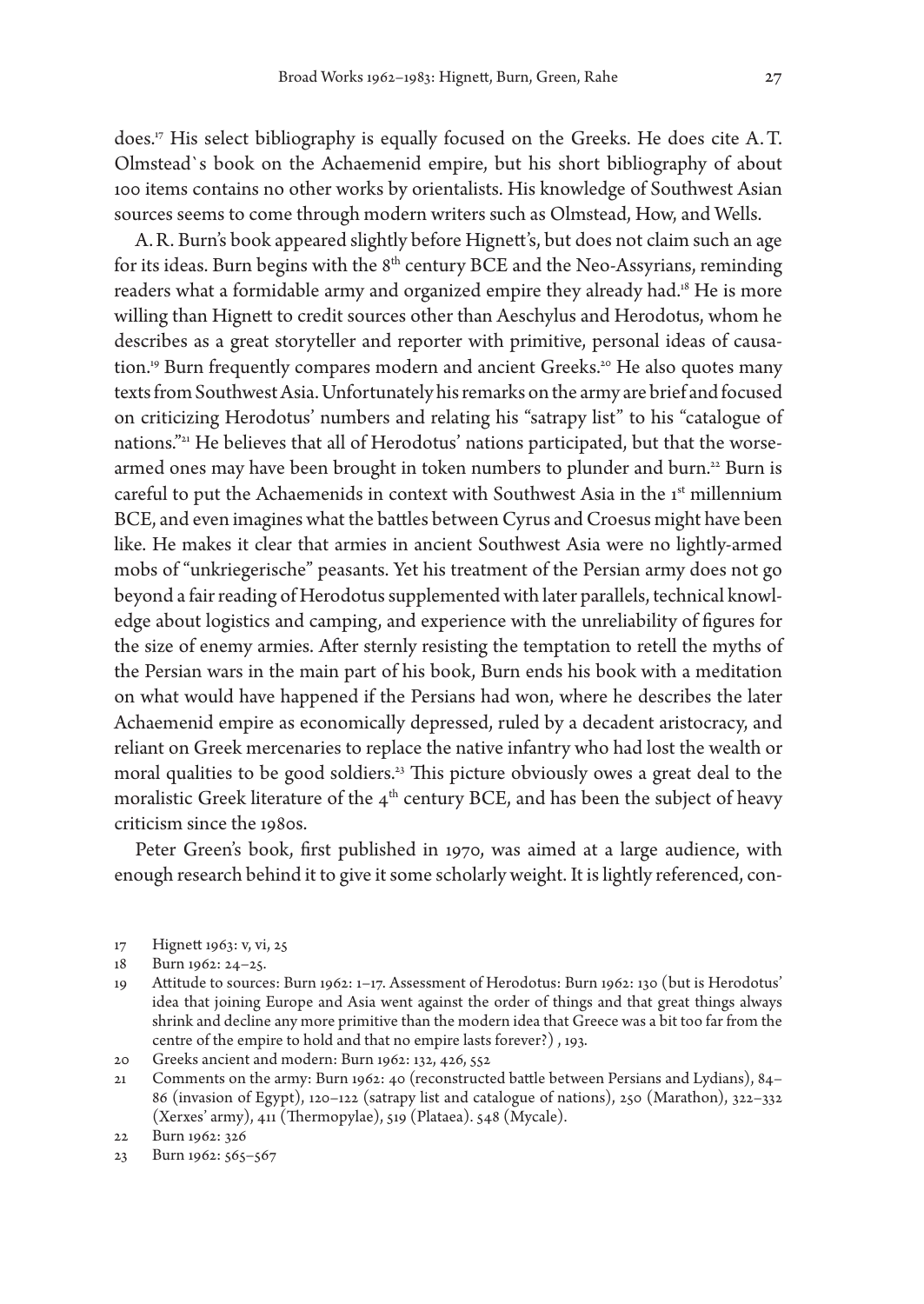fident, and full of modern parallels. Green insists that Xerxes' invasion threatened to end political and intellectual liberty, not just in classical Greece but everywhere and for all time, and that defeat in Greece "rocked the empire of Darius and Xerxes to its very foundation."24 Since he ends his history shortly after the battles of Plataea and Mycale, the reader is deprived of the chance to see Green justify this last statement. Like the other authors in this section, Green relies on Herodotus, although he is willing to use details from later sources which Hignett rejects. Amongst modern scholars he relies overwhelmingly upon specialists in Greek or military history. His original bibliography of about 200 entries has only half a dozen by specialists in Mesopotamia or Iran or scholars who try to ask questions from a Persian perspective rather than a Greek.<sup>25</sup> His book contains no systematic discussion of the Persian army, and his comments on it paraphrase Herodotus except in the matter of numbers.

Green's vocabulary reflects two inconsistent models of the Persian army. Sometimes he carefully chooses words with Persian connotations, rendering Greek *akinakes* as "scimitar." Having seen the reliefs at Persepolis, he surely knew that an *akinakes* is short, straight, and two-edged while a scimitar is long, curved, and single-edged, but he chose to suggest that ancient and modern Persians are more or less the same. Other times he picks words from modern military jargon, such as "commando," "to infiltrate" (in the sense "to send soldiers forward quietly in many small groups") and "pioneer corps" (soldiers who clear a path for the army to march over). This implies that the Persian army was something like a 20<sup>th</sup> century European army, and occasional words like "commissar" suggest that he has a particular army in mind.<sup>26</sup> While each of these strategies is powerful, they work against each other, for it is difficult to see how Xerxes' men could at the same time be medieval Persians and the Red Army.

These three books differ in methodology and interpretation, but their approach to the Persian army is similar. They rely on Herodotus, supplemented with contemporary art, later Greek or Latin writers, and commentaries to Herodotus. If they use other kinds of evidence for the army, it is only to supplement the father of history. While Burn was scrupulous about reading the most important sources from outside the Greek world himself and finding experts in other fields for advice, neither Green nor Hignett made much use of scholarship on Egypt and Southwest Asia, let alone of sources from those areas.

<sup>24</sup> Xerxes' threat to freedom: Green 1996: 4–5; quote, Green 1996: 10. This idea had of course been refuted in the famous debate between Max Weber and Eduard Meyer before the First World War.

<sup>25</sup> Eleven pages of bibliography at 18 entries per page gives about 198 entries. The original bibliography consists of works by classicists on traditional classical-philological topics, plus a 1946 French dissertation on Iran by Mortéza Ehtécham, four books on pre-Islamic Iran by W. Culican, Roman Ghirshman, Ernst Herzfeld, and A.T. Olmstead, and a 1946 article by Gisela Richter on the Greek contribution to Achaemenid sculpture. In 1970, Green recommends 29 studies on a single inscription which claims to record a decree of Themistocles, but only six on the whole Persian empire.

<sup>26</sup> King's Eye as commissar: Green 1996: 8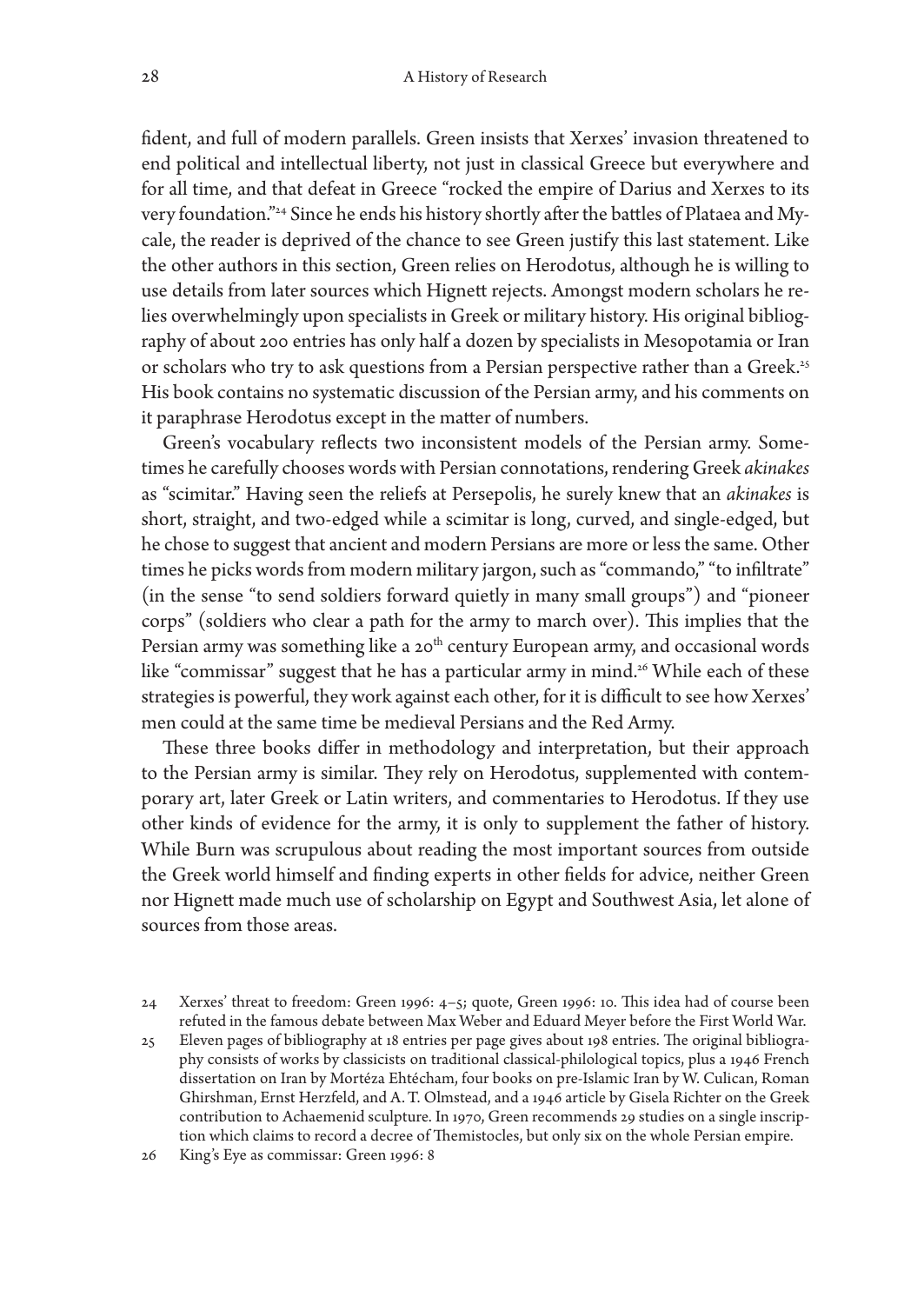In 1980 Paul Rahe published an article which has been widely cited since.<sup>27</sup> Rahe proposed that at the end of the  $5<sup>th</sup>$  century BCE, the Persians lacked good heavy infantry but had plenty of cavalry and light-armed troops. Western governors began to combine their own troops with Greek hoplites and acquired military power out of proportion to their wealth. Furthermore, soldier land in Babylonia had become partitioned and divided, so that the occupiers could not afford the time and equipment to practice military skills. Cyrus the Younger therefore realized that if he rushed into Babylonia with "a Greek hoplite army" and "a corps of barbarian cavalry" he might force his brother to fight with poorly trained local soldiers, or at least seize control of Babylonia and raise a larger army there. Cyrus failed, but Spartans and Macedonians later combined cavalry and hoplites and imitated his march inland.

Rahe's thesis is not built on the strongest evidence. His Greek literary sources naturally emphasize the deeds and prowess of Greek soldiers, and Persian infantry at the end of the 5<sup>th</sup> century BCE usually stood up to Greek hoplites. It is not clear that the troubles of the debtors of the Murašû meant that all the soldiers in Babylonia were poorly armed and trained: as we will see in chapter 4, bow estates were only one source of soldiers. Cyrus had only three thousand cavalry against 13,000 Greeks and a similarly-sized force of infantry from Anatolia, and he told his governors to hire "Peloponnesian men" not "Peloponnesian hoplites."28 Yet because of the scarcity of other broad theories, because it calls on both indigenous and classical texts, and because the theory seemed reasonable to readers raised on the Greek sources, Rahe's article has been often cited with approval. Sekunda specifically cites it as an example of recent research at the beginning of his book, Briant refers readers to it with some warnings about details, and other writers often refer readers to it as a source of facts.<sup>29</sup> The strongest criticism is by Philip Sabin, who remarks that as Cyrus' cavalry were few and outmatched, Rahe's idea that Cyrus combined powerful infantry and effective cavalry is "perhaps a little premature."30

In 1983, most writing on the Achaemenid army by classicists and military historians was centred on Greek and Latin literary sources and the events, processes, and institutions which they highlighted. Much was by writers who were not mainly interested in the Achaemenid empire or ancient warfare, but who touched on the subject because of their interest in classical Greece. Broad statements about the Achaemenid army were

<sup>27</sup> Rahe 1980

<sup>28</sup> Xen. Anab. 1.1.6 ὁπόσας εἶχε φυλακὰς ἐν ταῖς πόλεσι παρήγγειλε τοῖς φρουράρχοις ἑκάστοις λαμβάνειν ἄνδρας Πελοποννησίους ὅτι πλείστους καὶ βελτίστους, ὡς ἐπιβουλεύοντος Τισσαφέρνους ταῖς πόλεσι. On the size of Cyrus' army see Manning 2013:118–130 with reference to earlier literature and methodological problems. Rey 2012: 297–298 argues that "men" implies "hoplites," but Cyrus recruited other kinds of Greek soldiers.

<sup>29</sup> Citations: Sekunda 1992: 1; Briant *Cyrus to Alexander*: 961 "Arms and Tactics", 980 line 6; Lincoln 2009 n. 1; Christensen 2006: n. 32, 39; Gaebel 2002: 55, 156, 307

<sup>30</sup> Sabin 2007: 108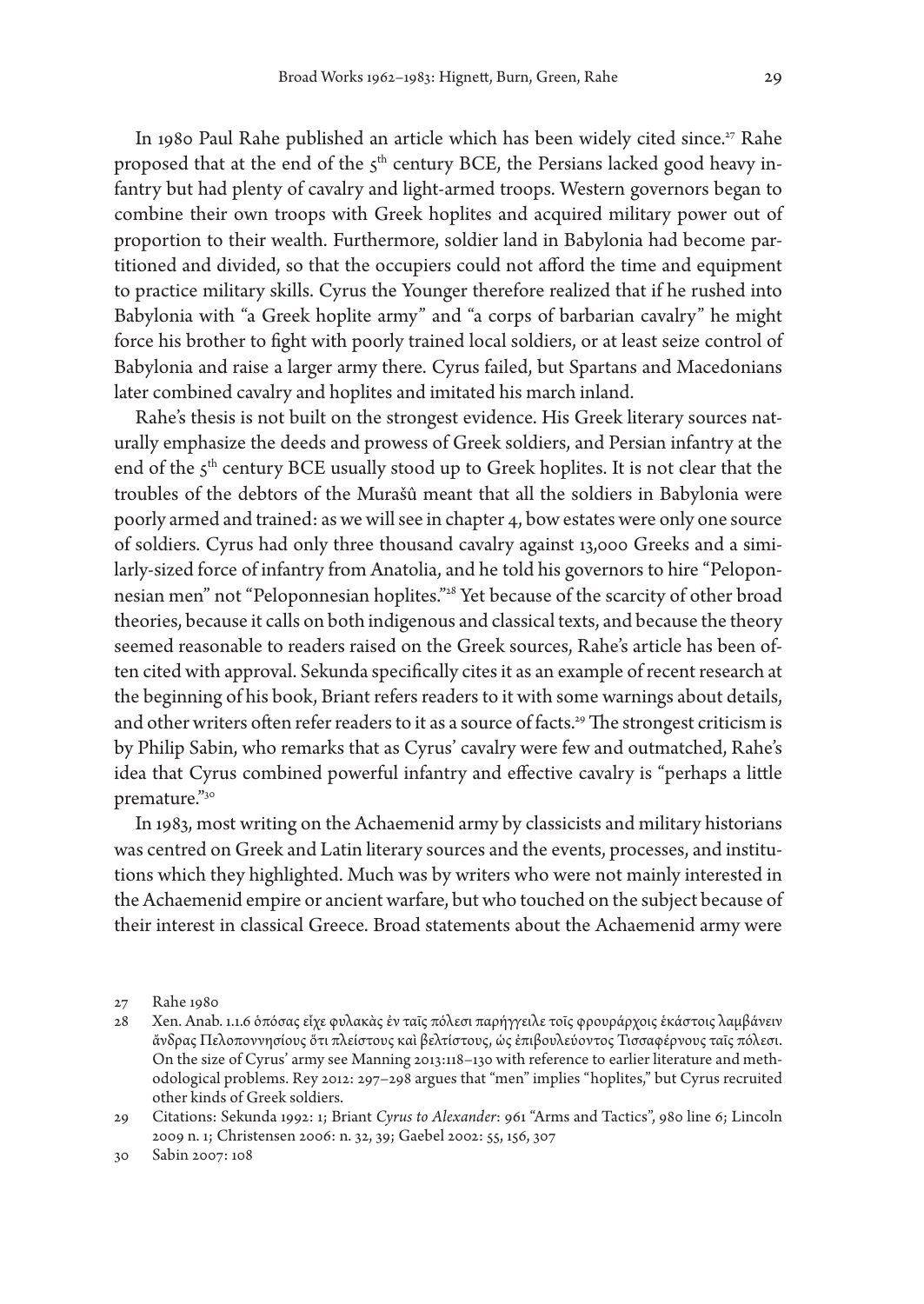seldom criticized in print, except where they touched on accepted debates such as the size of Xerxes' army.<sup>31</sup>

# **1.4 Alternatives to the Classical Tradition**

In parallel to this classical tradition, at least three families of postwar scholarship touched on military questions. One was the study of early Iran, with the Swedish polyglot Geo Widengren being especially prolific. Widengren worked within the frameworks of *Indogermanistik* and the idea of eternal national character, happily citing classical writers, the Old Testament, and Middle Persian romances next to one another. In his view, ancient Iranian armies were feudal, and the documents from Achaemenid Babylonia reflected this:

In principle, one could say that in Iranian society during the Achaemenid period the fiefs were examples of tribute in exchange for the delivery of soldiers of different types, horsemen, bowmen, and charioteers … It also seems that the holder of the fief had always possessed the right to use his fief as collateral … We have here, evidently, a heritage from the days of Mitanni and for that reason we can find it again in the (Late Bronze Age) documents from Nuzi (fig.  $2-1$ ).<sup>32</sup>

Widengren's understanding of "Iran" was obviously a wide one. A review of one of Widengren's later books expressed respect for Widengren's knowledge of so many languages and texts, but serious doubts about his methods and his confident statements based on very limited sources scattered across a long stretch of time and space.<sup>33</sup> While Widengren's writing on warfare seems to have had little influence, Pierre Briant cited one of his lists of sources in 1996, and works with similar methods continue to appear on the fringes of academe.34

A number of studies on Old Iranian vocabulary as attested in names and loan-words (*Nebenüberlieferungen*) appeared in the postwar era. Walther Hinz published a new vocabulary in 1975 which took advantage of the archives from Persepolis and Akkadian

<sup>31</sup> Eg. was Egypt a land whose inhabitants "neither form good military material nor can be trusted to fight for their masters" (Olmstead 1948: 244) or one which contained "the difficult delta country with its warlike inhabitants" (*Cambridge History of Iran* ii.335)?

<sup>32</sup> Widengren 1956a: 108 "En principe, on peut dire que dans la société iranienne, pendant l'époque des Achéménides, les fiefs étaient exemples de tribut en revanche de la livraison des soldats de différentes catégories, cavaliers, archers et conducteurs de chars … Il semble aussi que l'inféodé ait toujours possédé le droit d'engager son fief … Nous avons là, évidemment, un héritage des jours de Mitanni et pour cette raison nous pouvons renvoyer aux documents de Nuzi."

<sup>33</sup> Schlerath 1976

<sup>34</sup> eg. Farrokh 2007. Widengren is cited at Briant, *Cyrus to Alexander*, 979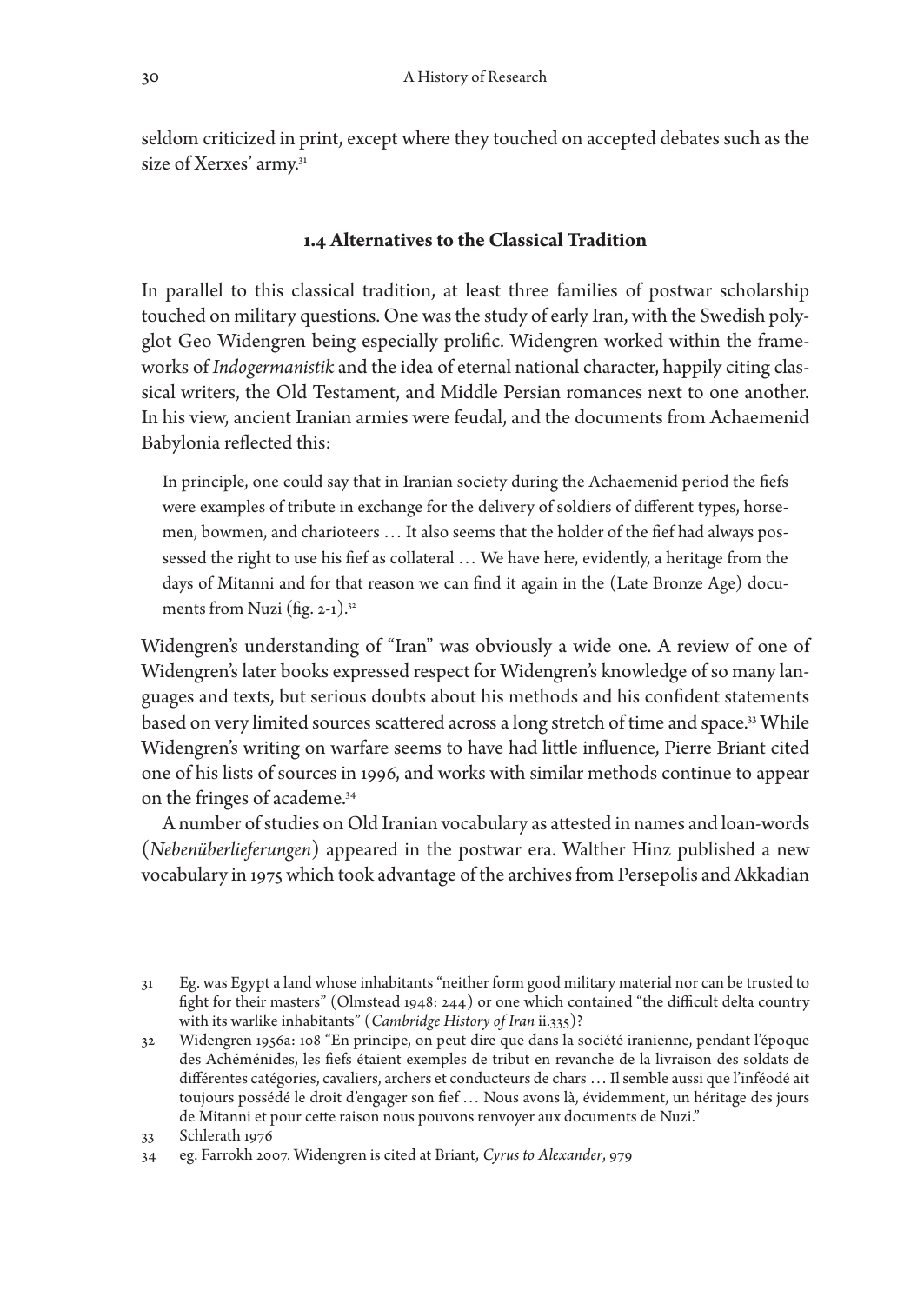texts from Babylonia.35 This contained a reasonable number of reconstructed military terms, such as words for commanders of ten, one hundred, one thousand, and ten thousand men. Most of these terms had been mentioned in earlier books and articles, but Hinz gathered them in one place. An *Iranisches Personennamenbuch* meant to cover onomastics as preserved in all ancient languages was launched in Vienna in the 1970s. This lead to a number of studies by Rüdiger Schmitt and other scholars on Iranian names in classical texts. This kind of research had a long history, but beginning in the 1980s it became increasingly widely cited by researchers interested in armies and force.

Another body of scholarship focused on the plentiful documents which survive from the Neo-Babylonian, Teispid, and Achaemenid periods. In the early 20<sup>th</sup> century and into the postwar period, this research was part of a broader Assyriological project to map Mesopotamian history and culture from the invention of writing to the abandonment of cuneiform under the Parthians. Many famous Assyriologists wrote something on military matters in the  $7<sup>th</sup>$ , 6<sup>th</sup>, and  $5<sup>th</sup>$  centuries, including Guillaume Cardascia, E. Ebeling, and A. Leo Oppenheim. The postwar period saw the publication of the first comprehensive dictionaries of Akkadian, Wolfram von Soden's *Akkadisches Handwörterbuch* and the *Chicago Assyrian Dictionary*, and the systematic gathering and analysis of terms for types of soldier, *Realien*, and military operations. Another popular area of research was identifying foreigners in Babylonia through onomastics and the rare use of ethnic terms to describe individuals. Many of these individuals seem to have served in the army. Ran Zadok and Muhammad Dandamayev were two especially prolific researchers. Specialists in Jewish history or Egyptology touched on the archives from Elephantine on the Nile which have been discussed above, as well as other Aramaic texts from Egypt. The garrison archive contains many details of social history and community organization but less about equipment or military activity.

However, this kind of research tended to address armies and warfare in brief specialized studies, rather than writing syntheses or engaging with works in the classical-ancient historical tradition. Guillaume Cardascia's series of papers on the Murašû archive from Nippur brought order to this large body of texts and was framed within a French tradition of comparative historical research and the idea of feudalism. (He also published the first reasonably accurate translation of the "Gadal-Jâma contract," UCP  $9/3$  269 ff., a text which we will encounter again). Matthew Stolper's study of the same archive, first published in 1985, focused on the social and economic aspects.

Archaeologists also made important discoveries. While the Achaemenid period was difficult to identify at many sites, the excavations at Sardis, Deve Hüyük (not a controlled excavation), Pasargadae, and Persepolis revealed many remains of weapons. Sardis was one of several fortified sites where destruction layers seem to correspond to campaigns described by Herodotus. Tombs in western Anatolia contained many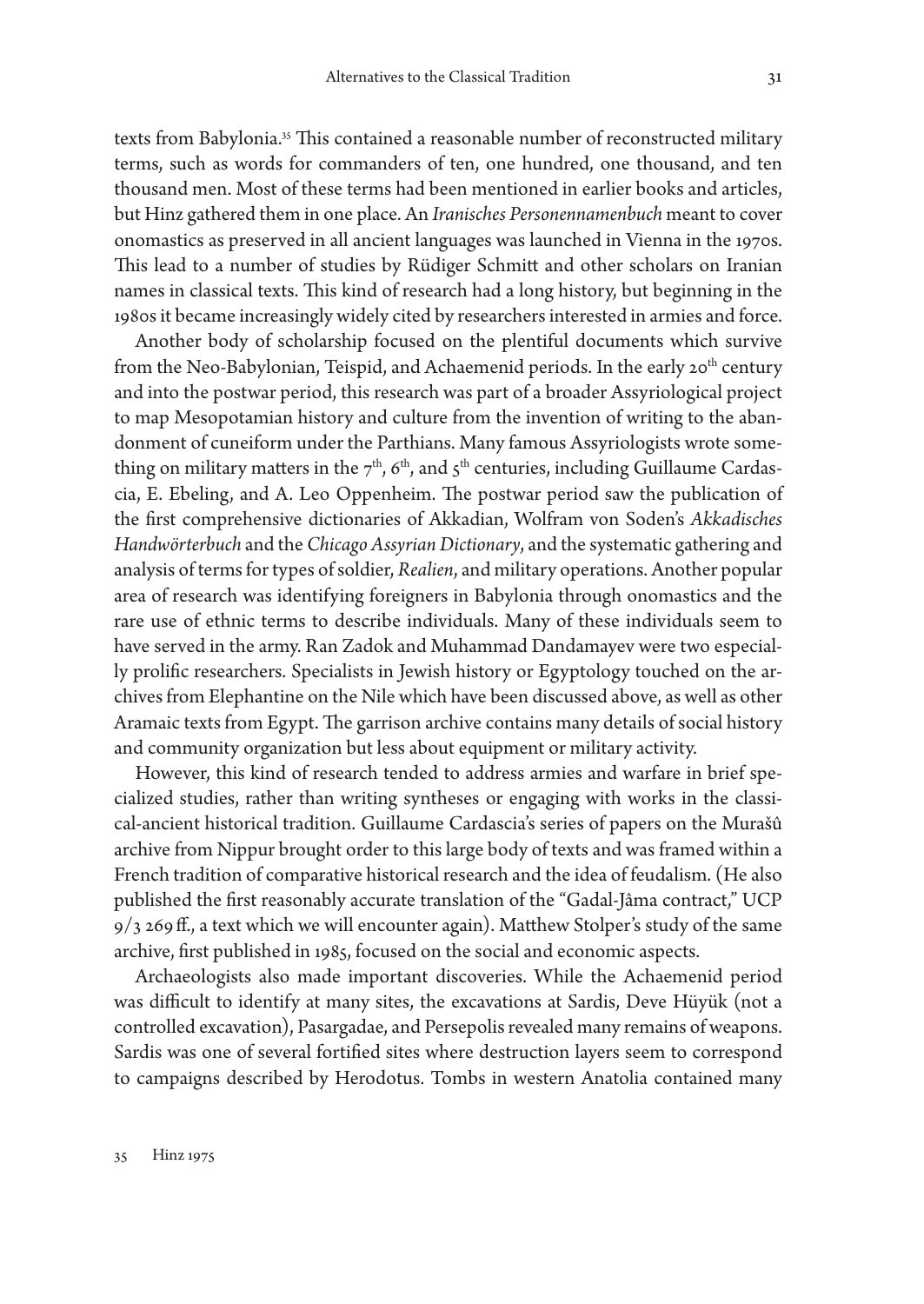spectacular carvings and paintings of soldiers, and cylinder seals or seal impressions continued to appear in excavations and on the art market. Postwar prosperity and improvements in photography and printing made it easier to share artwork. The discovery of two archives at Persepolis, the Persepolis Fortification and Persepolis Treasury Texts, created a new field specialized in interpreting these mainly Elamite texts, and suggested to many readers that Widengren's picture of a feudal, rural empire was insufficient. However, these archives contained little which was directly relevant to military matters, and after an initial group of publications in the 1950s and 1960s publication of the remaining texts slowed.

These traditions of research provided sources and interpretation which were very relevant to the kinds of questions posed by classicists and military historians, and a few classicists responded eagerly: David M. Lewis' study *Sparta and Persia* (1977) emphasizes the importance of the Persepolis texts as a side of the empire which readers of the classical literary sources would never have imagined.<sup>36</sup> Yet as we have seen, in the early 1980s, broad works on Achaemenid warfare kept them on the margins. J.M. Cook was an archaeologist who worked in Turkey, but his 1983 survey of the Achaemenid empire relies upon the works of classicists and philologists to describe armies and warfare.<sup>37</sup> He apologizes for being unable to read Russian or Akkadian, then brings various kinds of evidence together on topics such as the organization of the army, the Immortals, and the relative importance of the spear and the bow. In the last case he notes that the royal inscriptions do not seem to support Aeschylus and Herodotus' contrast of the Greek spear and the Persian bow, but generally he addresses topics covered by Eduard Meyer and aims at synthesis and harmonization of sources. In particular, he does not question the picture in Herodotus and Aeschylus of 480 BCE as a turning point, after which the empire transformed from a dangerous menace into a decadent empire which survived by "intrigue and bribery" rather than "vigour."<sup>38</sup> This kind of language leaned heavily upon broader ideologies and stereotypes about the east, and after decolonization these ideas were becoming harder to justify.

The volumes of the *Cambridge History of Iran* dealing with the ancient world also appeared between 1983 and 1985. The *History* was envisioned as a thorough and scholarly but compact study of Iranian history and culture from the earliest times to the present (it also brought scholars from both sides of the Iron Curtain together). Each volume has a special editor and is divided into chapters written by specialists, and the project resembles the more famous *Cambridge Ancient History*. Like many edited collections, the volume on early Iran is uneven. Most of the authors took a conservative approach, with painstaking studies of topics like weights and measures which assume that ancient currencies worked like the "gold standard" of the early 20<sup>th</sup> century. The narrative

<sup>36</sup> Lewis 1977: 4–5; he returns to this theme later in the book

<sup>37</sup> Cook 1983: 101–113

<sup>38</sup> Cook 1983: 107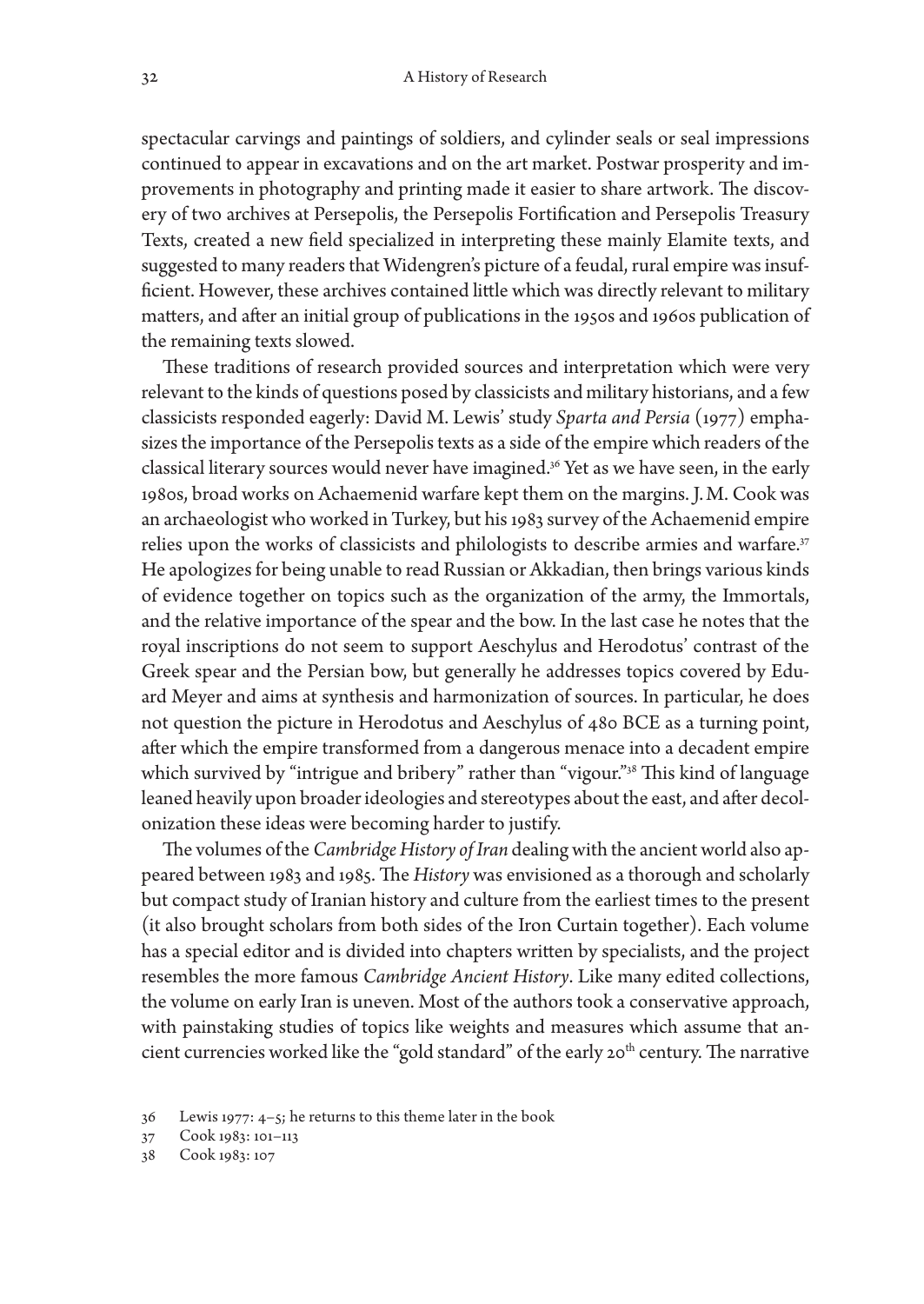sections were written by scholars with a classical orientation such as J.M. Cook, A.R. Burn, and Ernst Badian, while the sections on Egypt and Babylonia pay more attention to Scythian arrowheads, documents from Memphis and Elephantine, and tablets from Babylonia.

The late 1970s and early 1980s were the time of the overthrow of Mohammad Reza Pahlavi (1979) and the establishment of an Islamic Republic under Ayatollah Khomeini in Iran. The first volume of the *Cambridge History of Iran* (1968) contains a fawning acknowledgement of the Shah whose National Iranian Oil Company paid half the costs of production. Many educated Iranians fled the country after the revolution, and since then Iranian expats have been important readers and sponsors of work on early Iran.

#### **1.5 The Achaemenid History Workshops and the Encyclopaedia Iranica**

Several projects in the 1980s lead to the establishment of Achaemenid history as a distinct field with its own tools, assumptions, and methods. Scholars in this period greatly expanded our knowledge of the Achaemenid empire and created an outline for further work. The study of the Achaemenid army was not unaffected by these changes.

Between 1980 and 1990, a series of annual conferences on Achaemenid history were held at Groningen, London, and Ann Arbour Michigan.<sup>39</sup> Organized by Heleen Sancisi-Werdenburg, each workshop gathered about thirty scholars to reconsider Achaemenid history in light of Greek and modern ideology. It is difficult to overstate the influence of these workshops. They lead to the recognition of Achaemenid studies as a distinct specialty, to increased contacts between researchers working on different aspects of the Achaemenid empire, and to the reconsideration of established verities, such as the existence of a powerful Median Empire which Cyrus the Great conquered. It is to be doubted whether Pierre Briant's very influential and wide-ranging book, *Histoire de l'Empire Perse*, would have been written without the workshops. Many of the papers from the conference were published in the eight volumes of conference proceedings, which have been followed by seven more volumes on different aspects of Teispid and Achaemenid history.

Several participants in the Achaemenid history workshops contributed papers on military matters. The most important include Sekunda's three articles on evidence for military settlements in western Anatolia, Tuplin's very long and thorough study of evidence for garrisons around the empire, and Wallinga's analysis of the origins of the Persian navy.40 Sekunda's and Tuplin's articles are built around dense catalogues of literary, epigraphic, onomastic, documentary, and archaeological evidence. While Se-

<sup>39</sup> For a summary see Kuhrt 2009 (note that the third workshop of 1983 was the first to receive a conference proceedings)

<sup>40</sup> Sekunda 1985, 1988, 1991, Tuplin 1987, Wallinga 1987 (later expanded as Wallinga 1993)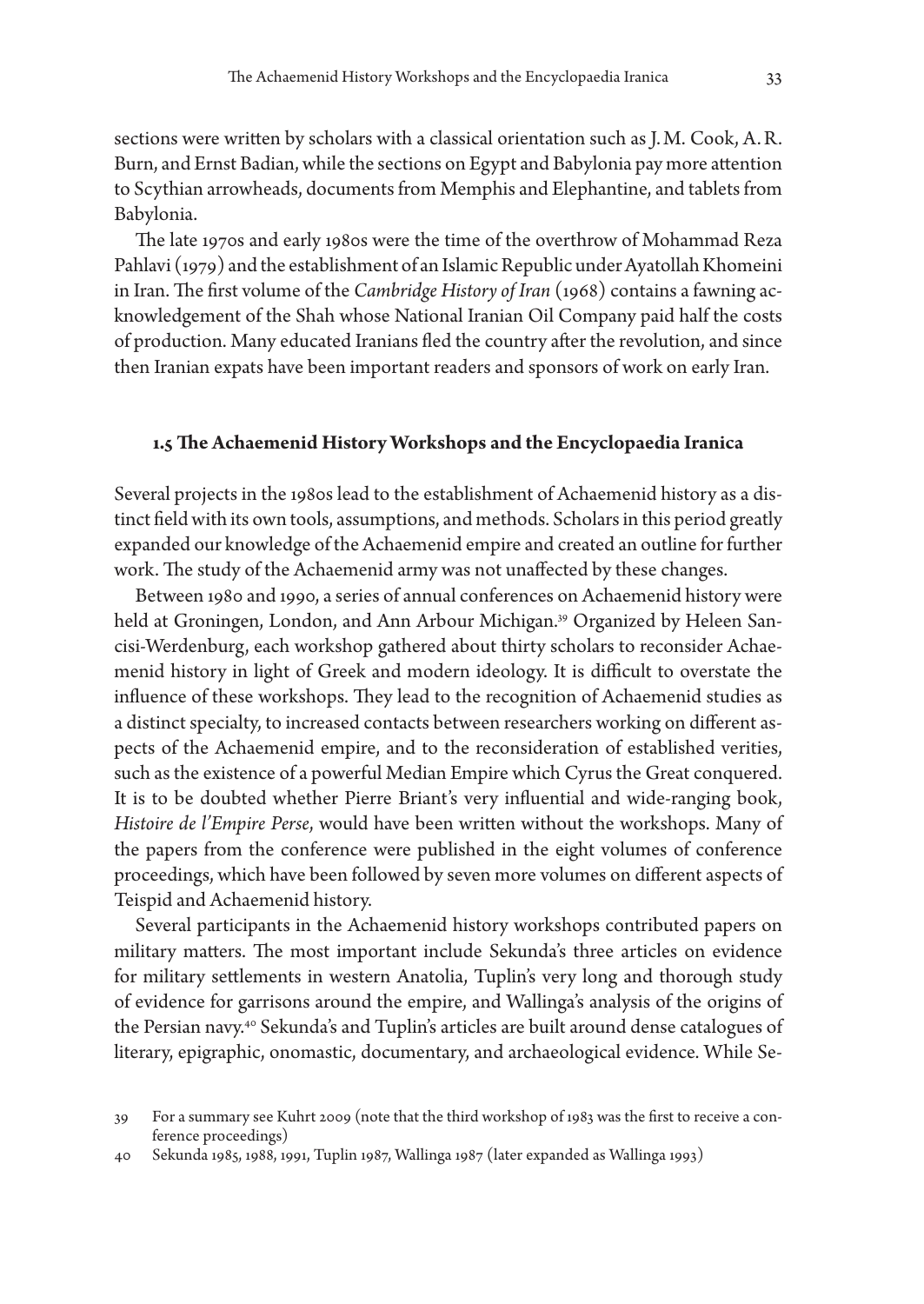kunda seems to have found less evidence than he hoped for, and Tuplin was impressed with the difficulty of reconciling other sources with the literary ones, both accepted the premise that one should begin by systematically gathering all kinds of evidence rather than picking and choosing from Greek literary sources. Not all of these articles were lucky in their publishers; Sekunda's articles appeared spread across different venues, and Tuplin's was printed as a jumble of place names, numbered lists, and abbreviated references with some paragraphs which stretch across three pages.<sup>41</sup> The difficulty of reading it, and of tracking down the diverse sources and research which it cites, may have discouraged other scholars from imitating him. In addition to his conference papers, Sekunda also published other studies, including an analysis of Old Persian military jargon and a study of the career of the Persian general Datames. The former seems to be the only study of specifically military terms in Old Persian, although Sekunda modestly states that most of the contents of the article are known to specialists.42 Although the works of Sekunda, Tuplin, and Wallinga are important, military topics were not central to the Achaemenid History workshops. Rather than being the focus of an article, military events and institutions tended to be mentioned in studies which focused on cuneiform sources, political history, or the problem of separating facts from literary conventions and ethnic stereotypes.

In 1986, the first volume of the *Encyclopaedia Iranica* appeared. The *Encyclopaedia Iranica* project meant to provide a comprehensive encyclopedia in many volumes for all aspects of Iranian history, culture, and languages. An especially important decision was the creation of the Encyclopaedia Iranica Online in 1996, which hosts all of the printed articles (and some unprinted ones) and is accessible without a subscription. *Encyclopaedia Iranica* is a very valuable resource, with bibliographies which cover sources in many languages and many specialties. While the quality and scope of individual articles naturally varies, they usually have extensive bibliographies which draw together works published in many languages by scholars in different specialties. Articles are also rewritten as the printed volumes are published, and this helps to keep the content up to date. It is perhaps unfortunate that the entry for "ARMY i. Pre-Islamic Iran" was published in the first volume, before the new approach championed by the Achaemenid History Workshops had spread. The article, written by A. Shahpour Shahbazi, a well known historian of early Iran, was organized into chapters on the Avestan period, the early  $1<sup>st</sup>$  millennium BCE, the Achaemenid period, the Parthian period, and the Sassanian period.43 Alexander and the Seleucids are absent, which implies that Seleucid armies were "Greek" or "Macedonian" but not "Iranian." Shahbazi discusses all the topics commonly discussed by classicists with the exception of specif-

<sup>41</sup> Eg. Tuplin 1987: 201–203

<sup>42</sup> Sekunda 1988a: 69 (Tavernier 2007 has a short section on Iranian military terms attested in languages other than Greek and Latin)

<sup>43</sup> Shahbazi 1986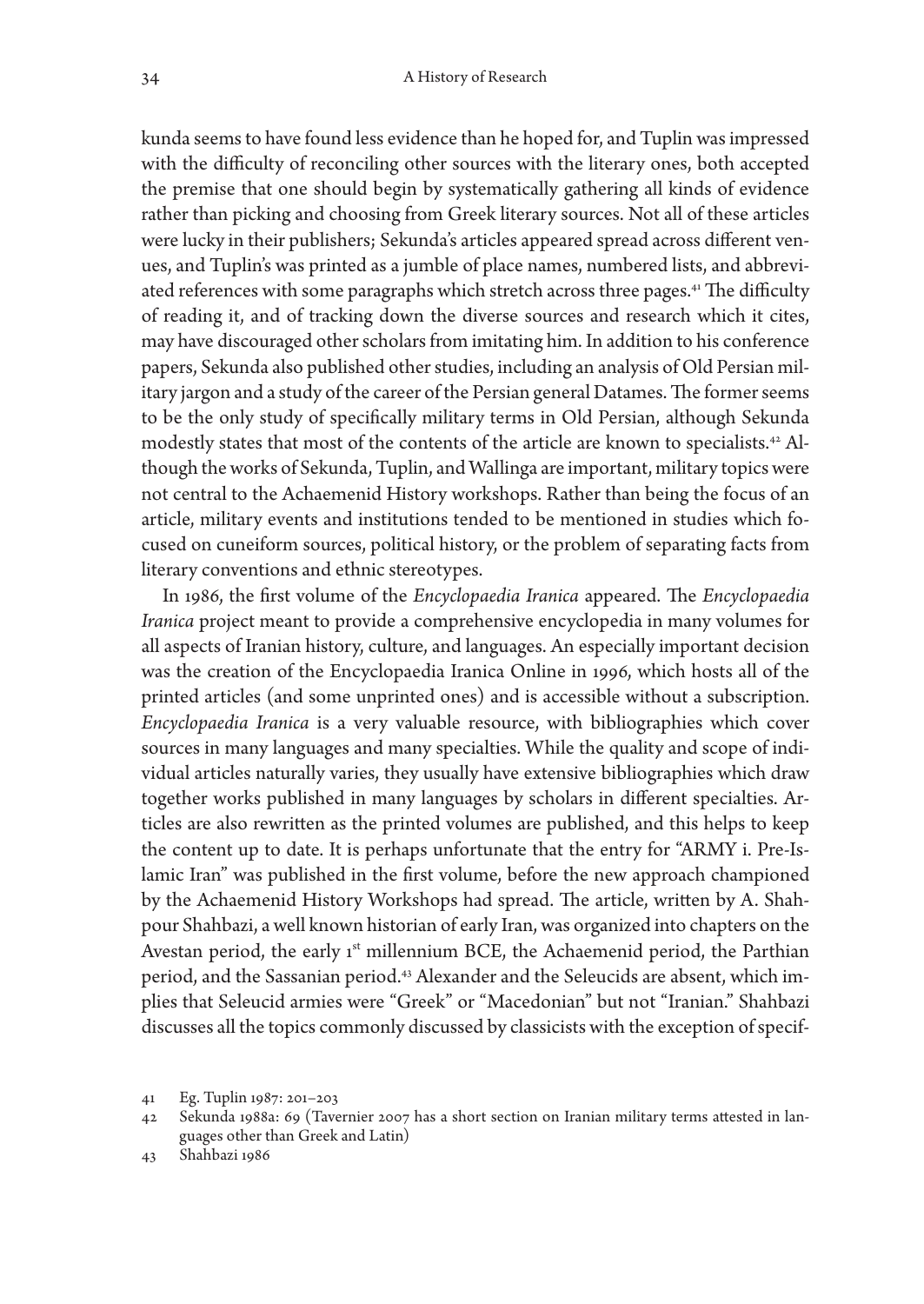ic battles and campaigns. He discussed terms in Old Persian, the evidence of Greek art, sculpture from Iran, remains of weapons, and one cuneiform document. Shahbazi's article is a good short overview with a sympathetic approach to the Persian army, and uses a broader range of evidence than many studies, but because it is a short overview it closely reflects scholarship by classicists and the Greek and Latin literary sources.

Like many other new and insecure groups, participants in the Achaemenid History Workshops looked for a constitutive other against which to define themselves and their project. For many participants, this was credulous, Hellenocentric scholarship by classicists, who supposedly presented a negative view of Persian decadence based on superficial readings of part of the evidence. In many ways the workshops were a postcolonial project, but with a twist: since the Achaemenids could not speak for themselves, some participants in the workshops took it upon themselves to defend them (the fact that the Achaemenid empire was itself an imperialistic great power loomed in the background). Research coming out of the workshops increasingly focused on topics like kingship and ideology, and on thematic studies over chronological narratives.

## **1.6 Western and Eastern Ways of War**

At about the same time as the Achaemenid History Workshops, but quite independent from them, another perspective on the Achaemenid army was crystallizing. This was the "Western Way of War" theory, exemplified by Victor Davis Hanson's book of the same name.44

At its simplest, the Western Way of War theory states that Greek culture lead to a unique and effective way of war which later European countries and their colonies inherited. This way of war was based upon great battles between dense formations of heavily armed infantry who were politically free. Thus war is important to the study of ancient Greece because it was central to their culture, and studying ancient Greece is important to us because we inherited their culture and, in particular, their way of war. Hanson popularized this idea, and John Keegan, another historian who wrote for a large audience, enthusiastically accepted it.<sup>45</sup> A group of famous military historians published the *Cambridge Illustrated History of Warfare: The Triumph of the West* which also accepted this theory as a basic framework. Hints of these ideas can be found much earlier: Aeschylus and Herodotus contrasted the free Greek with his spear and the slavish Persian with his bow, W.W. How saw Xerxes' invasion of Greece, the Roman

<sup>44</sup> Hanson 2000 (first edition 1989, and continually in print since; WorldCat lists 885 catalogue entries in July 2019)

<sup>45</sup> Eg. Keegan 1994: 244 ff. (Hanson is "the foremost historian of the tactics of the Greek city states" and knows from experience that it would be hard to permanently damage Greek farmland); compare Keegan 1987 chapter 1 which follows Arrian in portraying Darius as a helpless coward.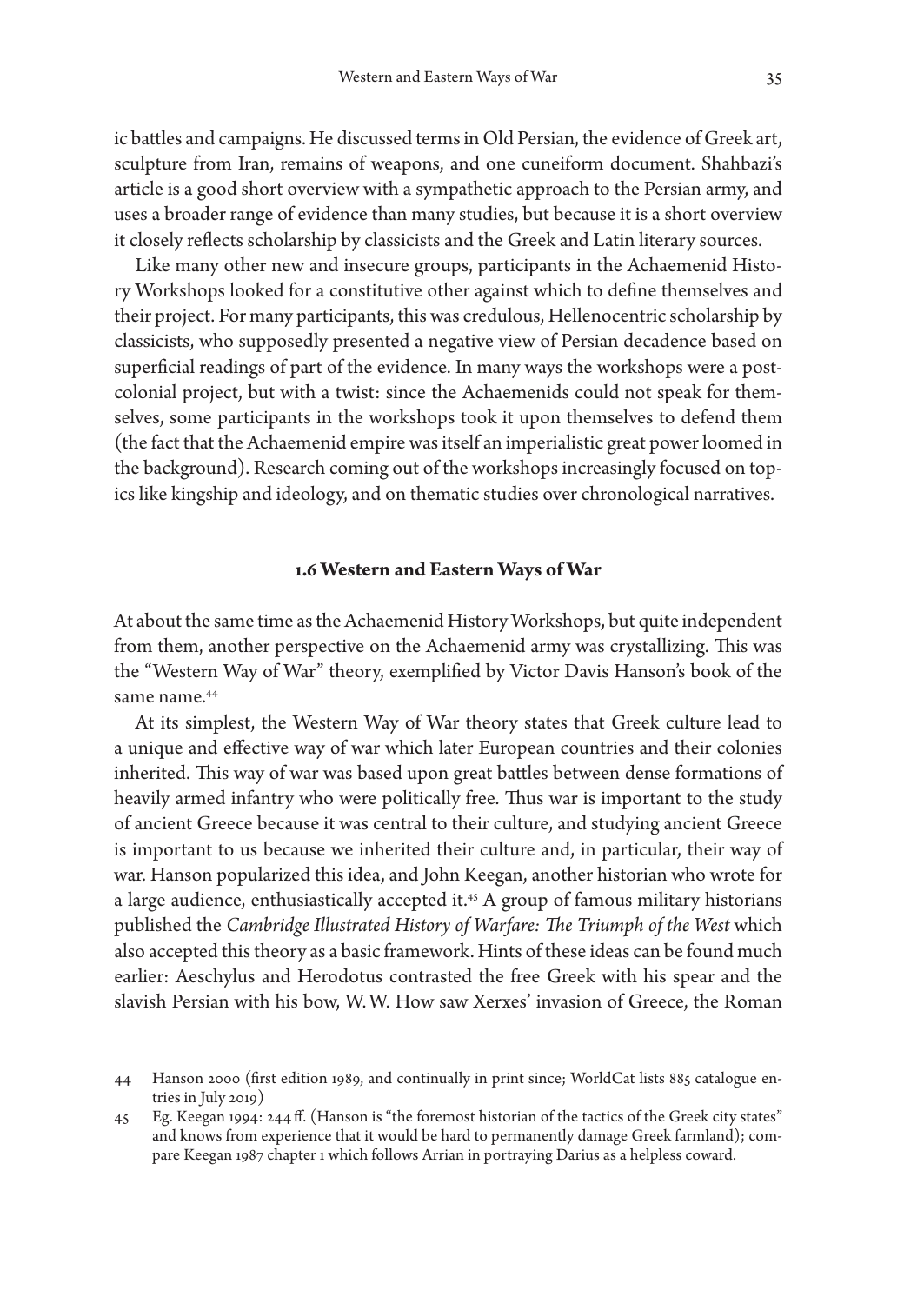invasions of Parthia, and the Crusades to the Levant as examples of struggles between the cavalry of the East and the infantry of the West, and Paul Rahe's article contrasts "the infantry of the West" and "the cavalry of the east."46 Yet Hanson and Keegan developed these ideas at length with great rhetorical art, and in the heady atmosphere of the late Cold War and the following decade of peace their ideas found a large audience in the United States.

The Achaemenid army appears in two contexts in *The Western Way of War*. The first is embroidered, emotive passages full of words like "always" and "never" which contrast the Greeks or the West with everyone else. Hanson repeatedly cites the description of how the Greeks fight which Herodotus attributes to Mardonius (Hdt. 7.9 $\beta$ ) as saying something profound about Greek and Persian warfare. Early in the book he glosses Mardonius' words as follows:

Herodotus' account suggests awe, or perhaps fear, in this man's dismissal of the Greek manner of battle and the Greek desire to inflict damage whatever the costs. Perhaps he is suggesting that Mardonius knew well that these men of the West, for all their ordered squares, careful armament, and deliberate drill, were really quite irrational and therefore quite dangerous. All the various contingents of the Grand Army of Persia, with their threatening looks and noise, had a very different and predictable outlook on battle. In Herodotus' view here, the Persians suffered from that most dangerous tendency in war: a wish to kill but not to die in the process.<sup>47</sup>

Hanson also agrees with the Greek sources that Greek armies were usually outnumbered by foreign enemies, and he sees them sharing this disadvantage with many other "western" armies. In his view, Greeks, Romans, crusaders, *conquistadores*, and European colonial troops all faced much more numerous enemies. "Outnumbered Western commanders have never been dismayed by the opportunity to achieve an incredible victory through the use of superior weapons, tactics, and cohesion amongst men."48 His discussion of the paradox of a rational, organized Apollonian army which must commit wild acts of Dionysian violence in combat leads to another contrast of Greeks and Persians. "To the Persians, who reversed these concepts – their disordered, moblike frightening hordes had no fondness for methodical killing – the approach of a Greek column was especially unsettling."49 Hanson's logic is difficult to follow (which army is supposed to kill with Dionysiac frenzy, and which with Apollonian coolness?) but perhaps the real point is that whatever the Greeks did, the Persians must have done the opposite. He also quotes with approval a story that Antiochus the Arcadian ambassador told the Arcadians that he had not found any men who could stand up to Greeks

<sup>46</sup> How 1923: 118, Rahe 1980: 88

<sup>47</sup> Hanson 2000: 10

<sup>48</sup> Hanson 2000: 15

<sup>49</sup> Hanson 2000: 16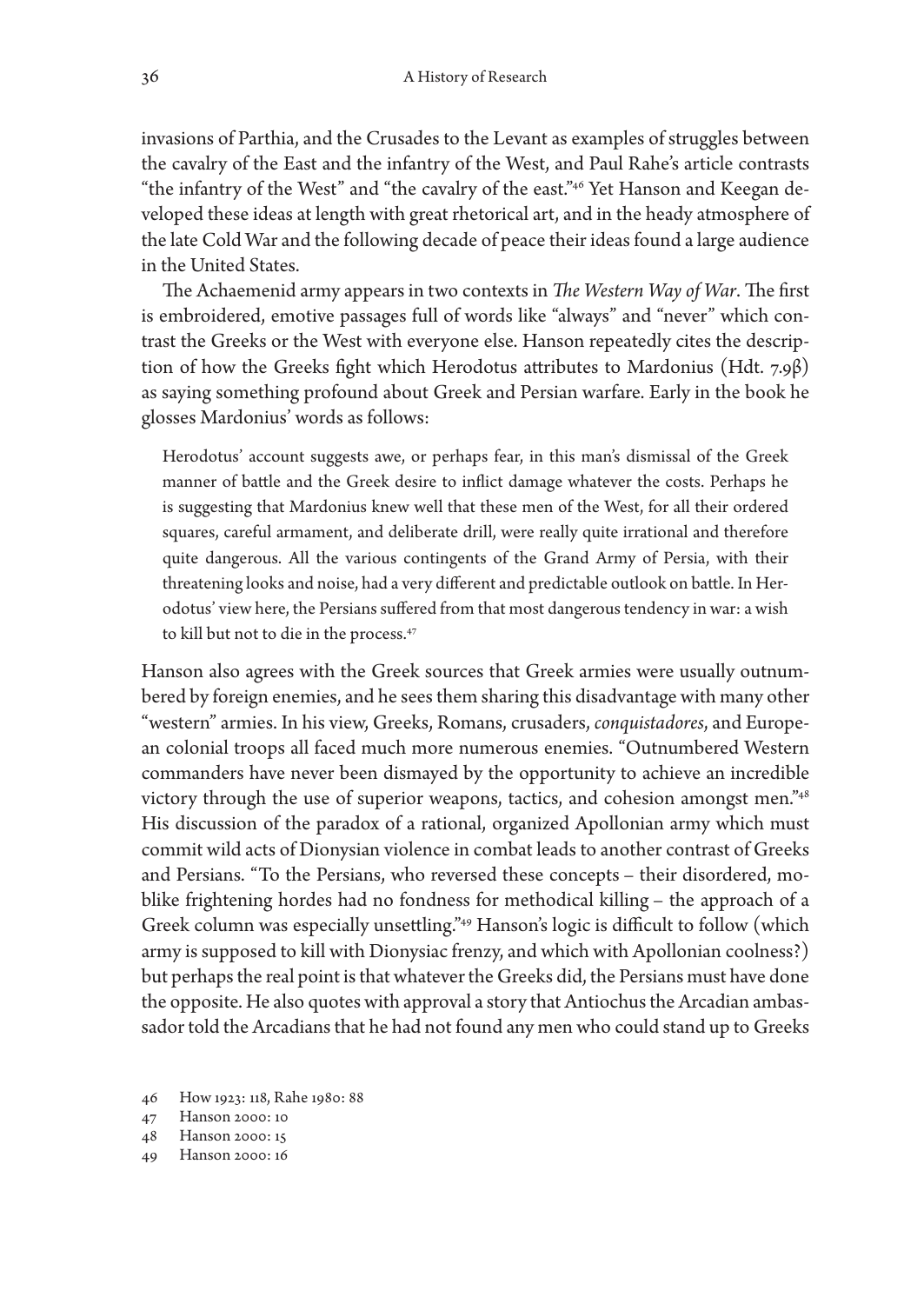at the Persian court.<sup>50</sup> In this context, the Persians serve as a symbol of all foreigners who dared to stand up to "Westerners" in battle, and their gruesome deaths are used to glorify the heroes.

The second context where Hanson mentions the Persians is in discussions of specific problems in Greek battle, where Persian *exempla* are used alongside Greek, Macedonian, and Roman ones. Thus he wonders why outnumbered Greek armies did not plant the butts of their spears in the ground to receive a charge as the Persians at Mycale did; when considering whether or not Greek soldiers literally pushed their enemies he quotes Xenophon's description of how Egyptians used their tall shields to push; he mentions Napoleonic and Persian parallels for the practice of viewing the bodies of dead enemies after the battle.51 These passages are written in a cool, objective style and assume that all ancient armies are comparable. Yet Hanson is not interested in going beyond Greek and Latin *sources* for ancient armies. The body of his book does not cite a single text or artifact from the Ancient Near East. His condensed bibliography of 120 items cites only three which concentrate on warfare in the ancient Near East: Yigael Yadin's *The Art of Warfare in Biblical Land*s, a book by Arthur Ferrill which will be discussed below, and Jacques Harmand's *La Guerre Antique de Sumer à Rome*. 52 His bibliographical essay to the 2000 edition adds an article comparing New Kingdom Egyptian and Hippocratic Greek texts on skull surgery, a report on weapons excavated at Sardis as proof that Greek equipment was distinctive, an article on greaves in the ancient world to show that Greek equipment was widely imitated, a book by Gabriel and Metz which tries to quantify ancient military history, an edited volume which contains a single chapter on battle in New Kingdom Egypt, and some works of world history.<sup>53</sup> Almost all of these were published after the first edition of his book, so they illustrate conclusions which he had reached before he read them. Although he cites new translations of important Greek texts, he does not cite a single edition of any text in an ancient language other than Greek or Latin. While Hanson's comments on the Greeks are backed by precise citation of sources and a thorough knowledge of modern research, he relies on loose references to Greek literature and introductory works by modern scholars to support his views on other cultures.

In his introduction to *The Cambridge Illustrated History of Warfare*, Geoffrey Parker excused the authors' "Eurocentric approach" on the grounds that there was insufficient space to cover more cultures properly, and that "over the past two centuries the west-

<sup>50</sup> Hanson 2000: 17 (= Xen. *Hell.* 7.1.38, where the ambassador goes on to make a childish joke that the King is not rich because his golden plane tree is too small to shade a grasshopper. Xenophon is reporting abusive rhetoric not sober observation).

<sup>51</sup> Hanson 2000: 136 (Mycale), 174 (pushing), 202 (viewing the enemy dead)

<sup>52</sup> Size of bibliography: Four pages at thirty items per page

<sup>53</sup> Hanson cites general works by Geoffrey Parker, John Keegan, Samuel P. Huntington, and Jared Diamond. Specific works include three articles, Proreschi 1993, Greenewalt Jr. 1997, and Knauer 1993: 235–254, and two books, Gabriel and Metz 1991 and Lloyd (ed.) 1996.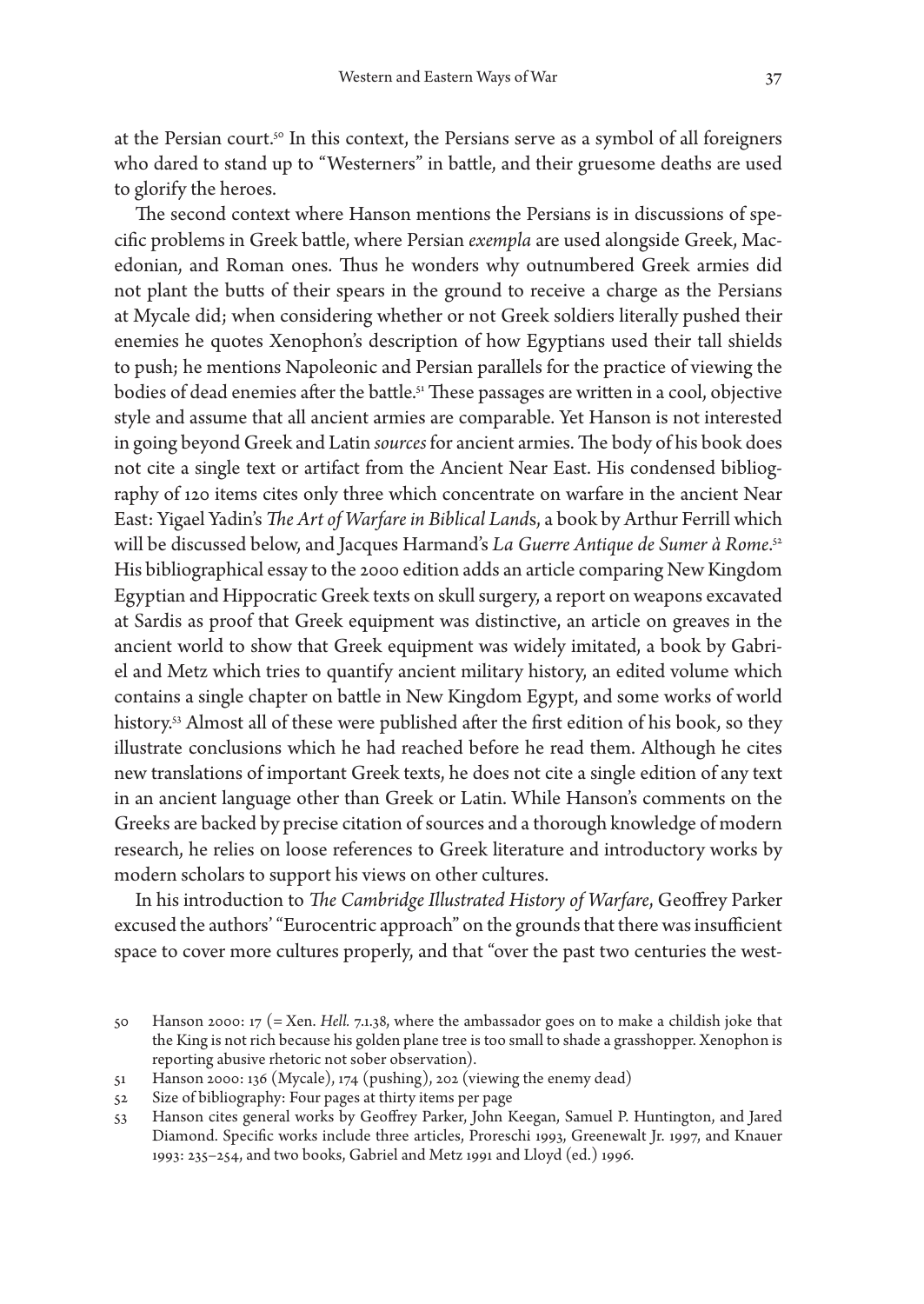ern way of war has become dominant all over the world" so "the rise and development of this dominant tradition, together with the secrets of its success, therefore seem worthy of examination and analysis."54 Yet unless one studies a range of cultures, how can one tell what made a particular culture or group of cultures distinct?

The Western Way of War theory is colourful, but has many limitations as a serious model. In particular, theorists are often vague about which societies are "western" and on exactly how this Greek military tradition was passed down to them.<sup>55</sup> Not all European warfare in the past three thousand years has the characteristics which Hanson considers to define western warfare, and some warfare outside of Europe has most of these characteristics. Antithesis is attractive, but it is much too simple for a rigorous academic model. Because of these weaknesses, most ancient historians had very little to say about a "Western Way of War" in public.<sup>56</sup> They were much more excited by Hanson's vision of a new program of research into Greek warfare. Both supporters and critics of the theory tend to be modern historians.<sup>57</sup> For the purpose of this study, however, it is more important to consider what this theory meant for the study of the Achaemenid army. Theorists often had occasion to speak about the Achaemenid army, and they typically used it as an example of un-Western warfare. All whom I have read seem to rely on Greek literature and the sort of scholarship discussed above. Keegan had already been entranced by Arrian's picture of a cowardly, ineffective Darius, and in *A History of Warfare* (1994) he paraphrased Hanson's view of Greek warfare in approving terms and called Persia "an empire whose style of warmaking contained elements

- 55 Thus Western Way of War theorists tend to pay little attention to the middle ages, where armies of free farmers fighting on foot are scarce, and where several distinct civilizations all inherited the Roman military tradition. Hanson's *Carnage and Culture* only includes one battle between Cannae (216 BCE) and Tenochtitlan (1521), so that Charles Martel's victory at Tours has to represent 1,700 years of warfare, while the authors of the *Cambridge Illustrated History of Warfare* avoided this difficulty by working with Bernard Bachrach, who sees early medieval warfare as a continuation of that described by Ammianus Marcellinus and proscribed by Vegetius.
- 56 The preface to Sidebottom 2004 is the longest printed response by an ancient historian I have read; a blog post "A Western Way of War?" by archaeologist Josho Brouwers from 2013 is also worth reading <https://www.ancientworldmagazine.com/articles/western-way-war/> González García and de Quiroga 2012 provide more of a political criticism of Hanson's use of a view of the ancient world to support a political program today; they study ancient Iberia at the University of Santiago de Compostela. Roel Konijnendijk informs me that the introduction to Wheeler (ed.) 2007 also criticizes the Western Way of War, but I do not have access to this expensive volume.
- 57 Printed criticisms include Willett 2002, Lynn 2003, and Turchin 2013; Dawson, D. 1996 proposes his own version (but skips from St. Augustine to  $15^{th}$  century Florence in three pages,  $173-176!)$ Carman 1999 engages with the idea *sed non vidi*. Dawson received a PhD in ancient history from Princeton and had a varied career; Willett is an independent scholar based in Japan (PhD in medieval and renaissance English, University of California San Diego 1972), Lynn is a specialist in 17<sup>th</sup> century France who spent most of his career at the University of Illinois at Urbana-Champaign, Turchin is a biologist who thinks he has discovered mathematical laws of history, and Carman is a specialist in battlefield archaeology and antiquities law at the University of Birmingham. Teachers and colleagues have been much more willing to criticize the idea orally.

<sup>54</sup> Parker, G. 1995: viii